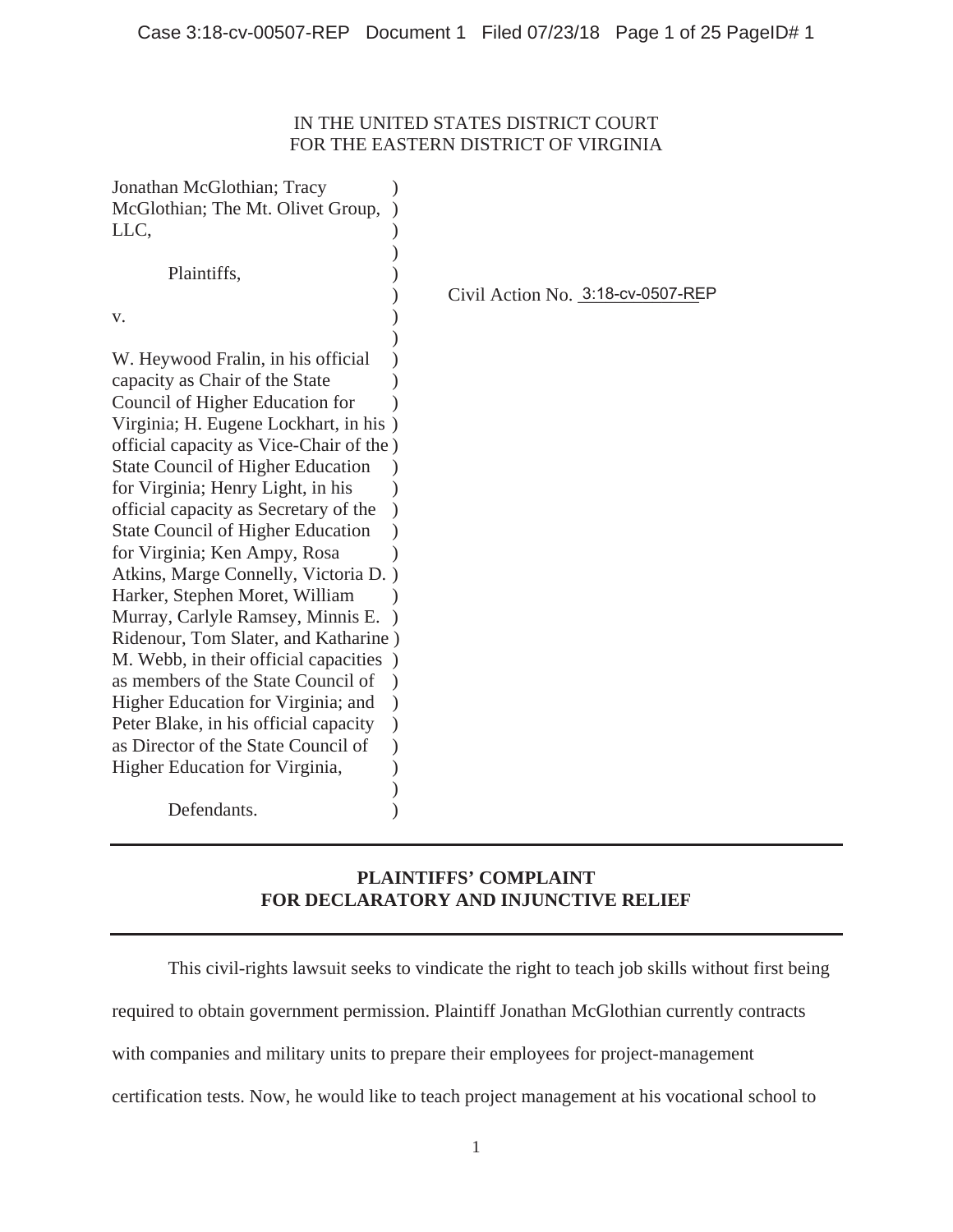# Case 3:18-cv-00507-REP Document 1 Filed 07/23/18 Page 2 of 25 PageID# 2

students solicited from the public. His wife, Plaintiff Tracy McGlothian, would like to teach sewing classes there. But the State Council of Higher Education for Virginia ("SCHEV") will not let them do so without first getting its permission. This permission would require Plaintiffs to pay thousands of dollars in fees, fill out dozens of pages of paperwork, and get government bureaucrats, who have no expertise in project management or sewing, to approve their curricula.

SCHEV cannot constitutionally apply these requirements to Plaintiffs' classes. That is because teaching (including teaching job skills) is speech, and Virginia's content-based prohibition of Plaintiffs' project-management and sewing classes violates the First Amendment. Moreover, part of Plaintiffs' instruction—their test-preparation classes—is statutorily exempt from SCHEV's requirements.

#### **JURISDICTION AND VENUE**

1. Plaintiffs bring this lawsuit under the Civil Rights Act of 1871, 42 U.S.C. § 1983, for violations of their rights under the First and Fourteenth Amendments of the United States Constitution; 42 U.S.C. § 1988; the Declaratory Judgments Act, 28 U.S.C. §§ 2201, 2202; and Va. Code Ann. § 8.01-184.

2. Plaintiffs seek declaratory and injunctive relief against enforcement of Va. Code Ann. §§ 23.1-213 to -228 and 8 Va. Admin. Code §§ 40-31-10 to -320 (collectively, "Vocational School Law").

3. This Court has subject matter jurisdiction over Plaintiffs constitutional claim (Count I) under 28 U.S.C. §§ 1331 and 1343. This Court also has supplemental jurisdiction over Plaintiffs' statutory claim (Count II) under 28 U.S.C. § 1367.

4. Venue is proper in this Court under 28 U.S.C. § 1391(b) and Local Rule 3(c). All Defendants operate in their official capacities within Richmond, Virginia, which is located in the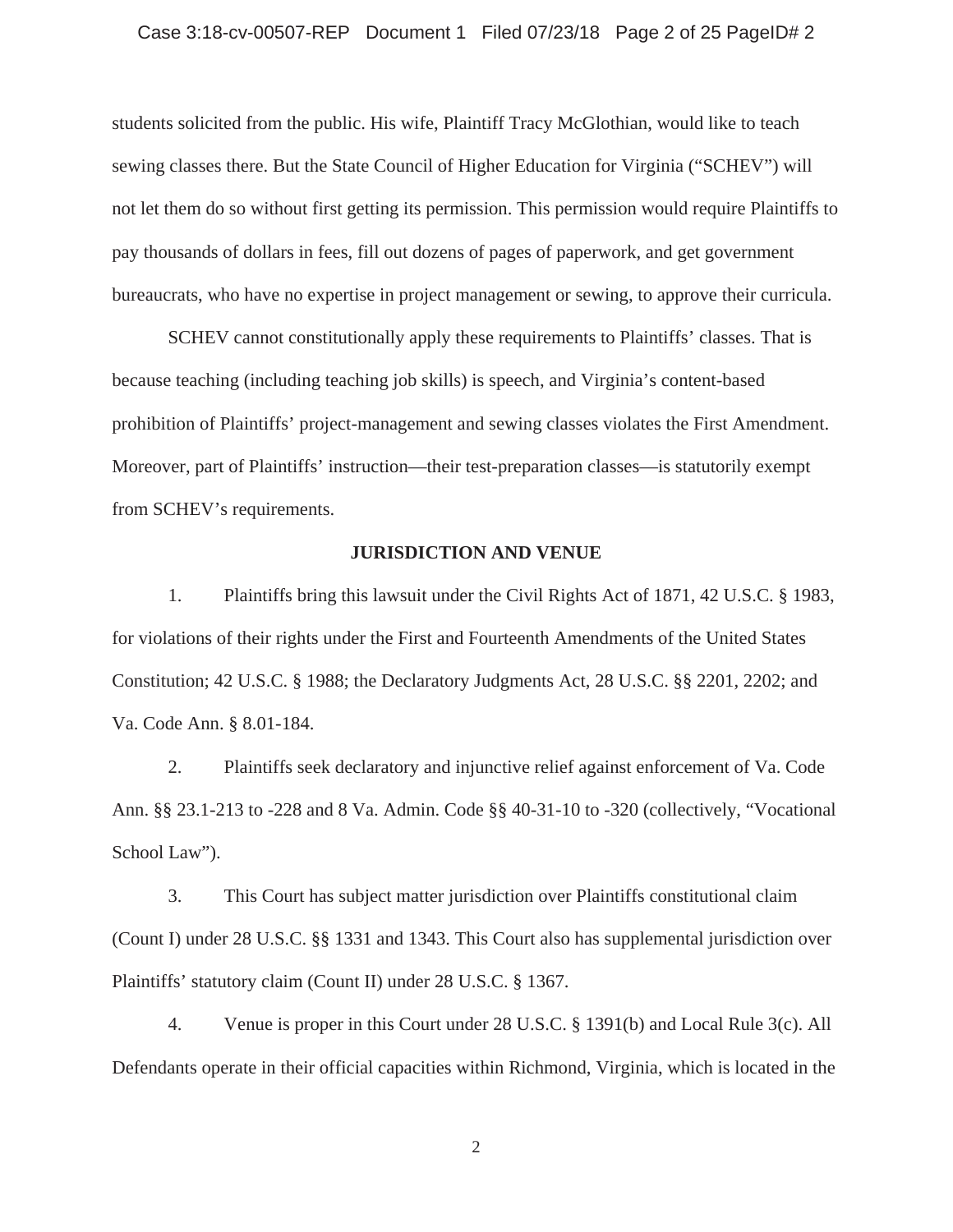Richmond Division of the Eastern District of Virginia. 28 U.S.C. § 127(a). Moreover, on information and belief, all Defendants are domiciled in the Commonwealth of Virginia and at least four Defendants are domiciled in jurisdictions located within the Richmond Division of the Eastern District of Virginia.

### **PARTIES**

5. Plaintiff Jonathan McGlothian is an adult resident of Virginia Beach, Virginia. Mr. McGlothian currently teaches project management through contracts with private companies and military units. Were it not for the Vocational School Law and SCHEV's interpretation of it, he would teach project management to students solicited from the public.

6. Plaintiff Tracy McGlothian is an adult resident of Virginia Beach, Virginia. Ms. McGlothian is skilled in sewing and currently teaches students how to sew as a hobby. Were it not for the Vocational School Law and SCHEV's interpretation of it, she would teach students how to sew for a living, too.

7. Plaintiff The Mt. Olivet Group, LLC ("TMOG") is a limited liability company organized in Virginia, with its primary place of business in Virginia Beach, Virginia. Were it not for the Vocational School Law and SCHEV's interpretation of it, the organization would, through its owners Plaintiffs Mr. and Ms. McGlothian, provide vocational education to students solicited from the public.

8. Defendant W. Heywood Fralin is the Chair of SCHEV, the Commonwealth agency responsible for enforcing Virginia's Vocational School Law. Defendant Fralin is sued in his official capacity.

9. Defendant H. Eugene Lockhart is the Vice-Chair of SCHEV and is sued in his official capacity.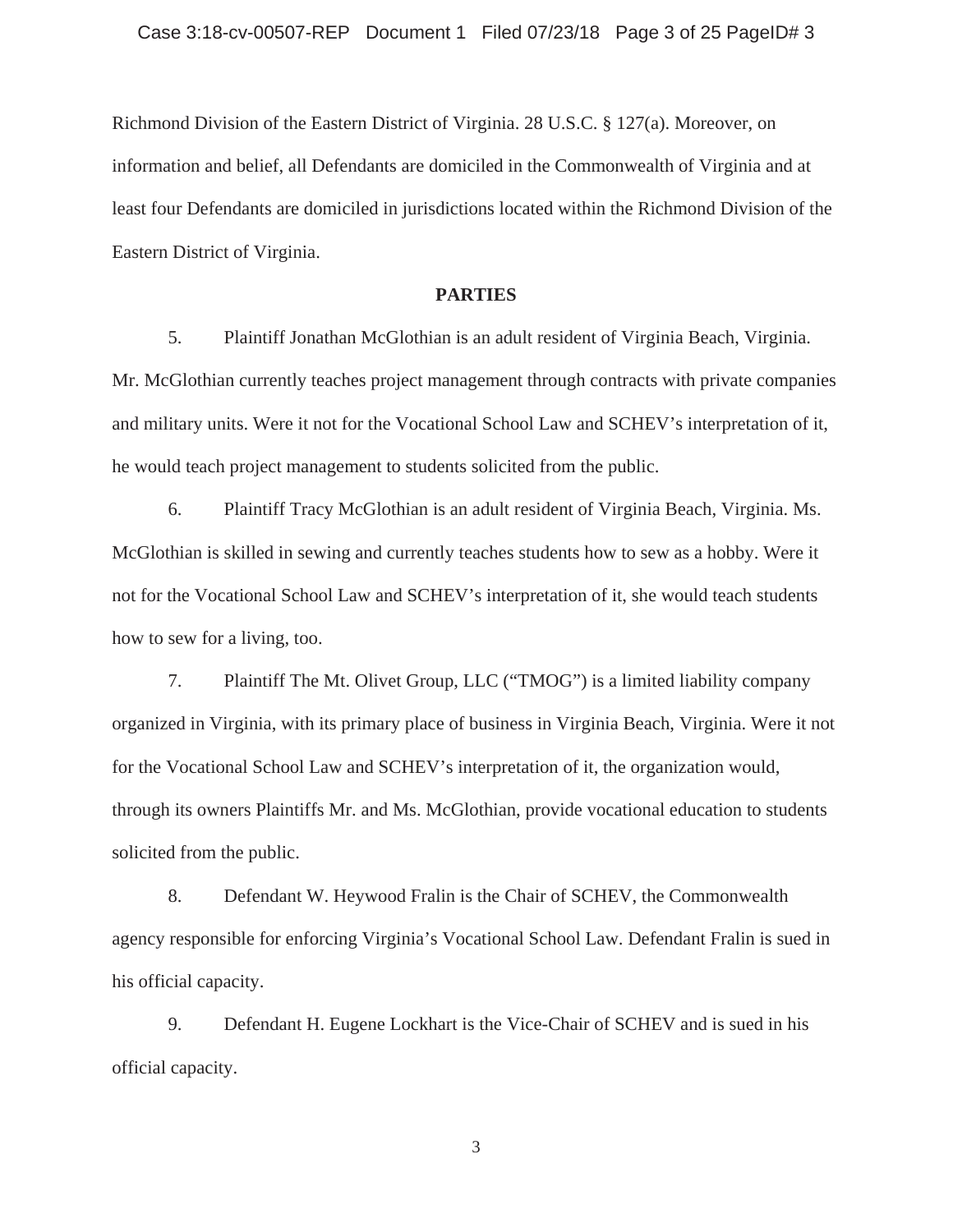10. Defendant Henry Light is the Secretary of SCHEV and is sued in his official capacity.

11. Defendants Ken Ampy, Rosa Atkins, Marge Connelly, Victoria D. Harker, Stephen Moret, William Murray, Carlyle Ramsey, Minnis E. Ridenour, Tom Slater, and Katharine M. Webb are the remaining council members for SCHEV and are sued in their official capacities.

12. Defendant Peter Blake is the Director of SCHEV and is sued in his official capacity.

### **FACTUAL ALLEGATIONS**

### **Plaintiff Jonathan McGlothian**

13. Plaintiff Jonathan McGlothian is an expert in project management.

14. Project management is a profession focusing on how to begin, plan, execute, and monitor projects, which are temporary endeavors undertaken to create a unique product, service, or result. For instance, the building of a bridge or the development of new software is a project. Instead of participating directly in bridge building or software programming, project managers work to maintain the progress, mutual interaction, and tasks of various parties to reduce the risk of failure, maximize benefits, and minimize costs.

15. Many major companies, organizations, and government entities—including the Department of Defense—value project-management certification.

16. In fact, the Program Management Improvement and Accountability Act—enacted in 2016—created a formal career path for project managers in the federal government.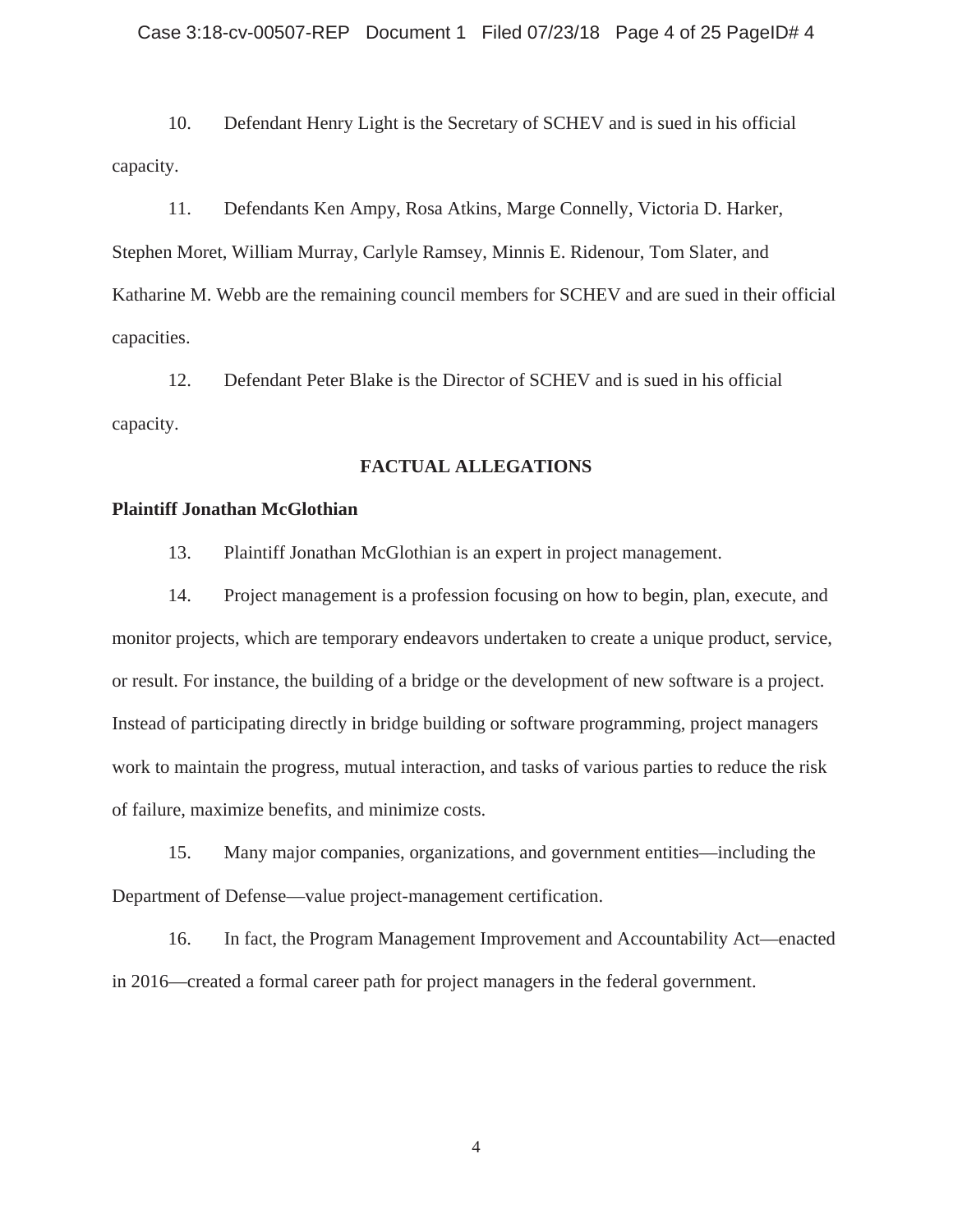### Case 3:18-cv-00507-REP Document 1 Filed 07/23/18 Page 5 of 25 PageID# 5

17. The largest certification body for the project-management profession is the Project Management Institute ("PMI"). PMI is a private-sector professional body with more than 472,000 members and 801,000 credential holders in over 30 countries.

18. PMI's principal certification is the Project Management Professional ("PMP") certificate, which signals proficiency in project management.

19. In order to earn PMP certification, candidates must pass a test consisting of 200 multiple-choice questions concerning various aspects of project management.

20. In order to sit for the PMP certification test, candidates must have completed 35 hours of project-management education, and possess either: (a) a college degree and 4,500 hours of experience leading and directing projects; or (b) a high school diploma and 7,500 hours of experience leading and directing projects.

21. After graduating from the United States Military Academy and serving in the Army, Mr. McGlothian acquired executive-level business and project-management experience at three companies between 1993 and 2010.

22. In 1997, Mr. McGlothian earned a master's degree in business administration from the University of Memphis.

23. In 2010, Mr. McGlothian earned a PMP certificate from PMI. Since then, he has managed several projects for corporate and government entities.

24. After becoming a certified PMP, Mr. McGlothian wanted to share his knowledge of project management with others and, consequently, began teaching project management.

25. Mr. McGlothian taught courses on project management and other business topics as an adjunct professor at East Coast Polytechnic Institute between 2012 and 2015 and at Tidewater Community College between 2015 and 2016.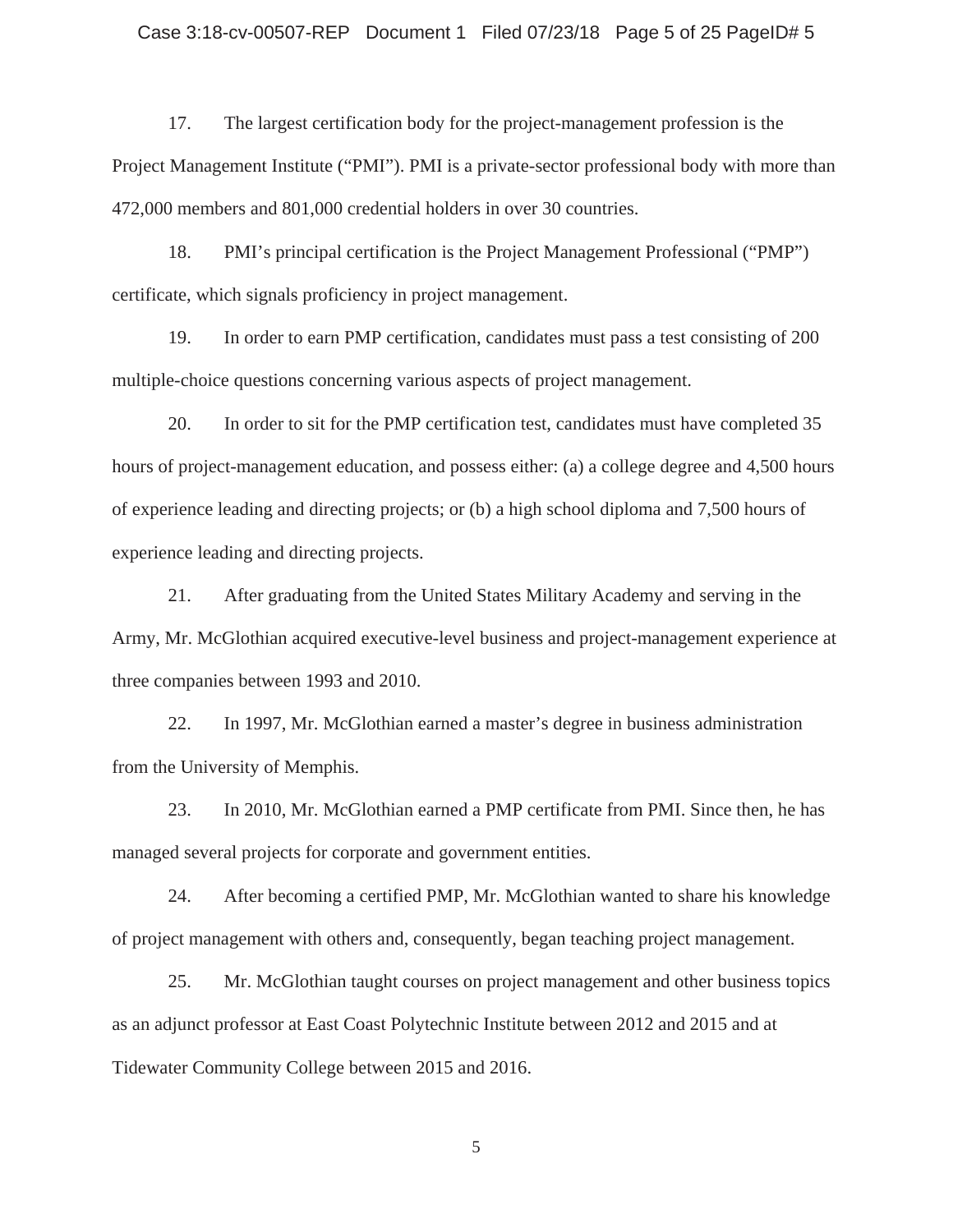# Case 3:18-cv-00507-REP Document 1 Filed 07/23/18 Page 6 of 25 PageID# 6

26. Mr. McGlothian also teaches project management through the company he cofounded with his wife Tracy—The Mt. Olivet Group, LLC ("TMOG"). TMOG is owned by him and his wife alone. Mr. McGlothian is TMOG's president.

27. TMOG includes the TMOG Learning Center, which Mr. McGlothian manages.

28. At the TMOG Learning Center, Mr. McGlothian prepares aspiring project managers for the PMP exam through a 35-hour course spread over five days of instruction. The course covers the five domains tested by the PMP exam: initiating projects; planning projects; executing projects; monitoring and controlling projects; and closing projects. Since PMI recognizes TMOG as a registered educational provider, PMP candidates can use this course to satisfy PMI's requirement that they complete 35 hours in project-management education.

29. At the TMOG Learning Center, Mr. McGlothian also teaches courses titled "Project Management Fundamentals," "Project Management Essentials," "Practical Project Management Training," "Advanced Project Management Training," and "Leadership Skills," along with other courses on other business topics.

30. In addition to preparing students for the PMP exam, Mr. McGlothian's courses at the TMOG Learning Center prepare students for other PMI certification exams, including tests to become a Certified Associate in Project Management ("CAPM") and Agile Certified Practitioner ("PMI-ACP").

31. In addition to test preparation, Mr. McGlothian teaches other project-management classes at the TMOG Learning Center.

32. In his classes at the TMOG Learning Center, Mr. McGlothian teaches his students terminology, concepts, and strategies used by project-management professionals.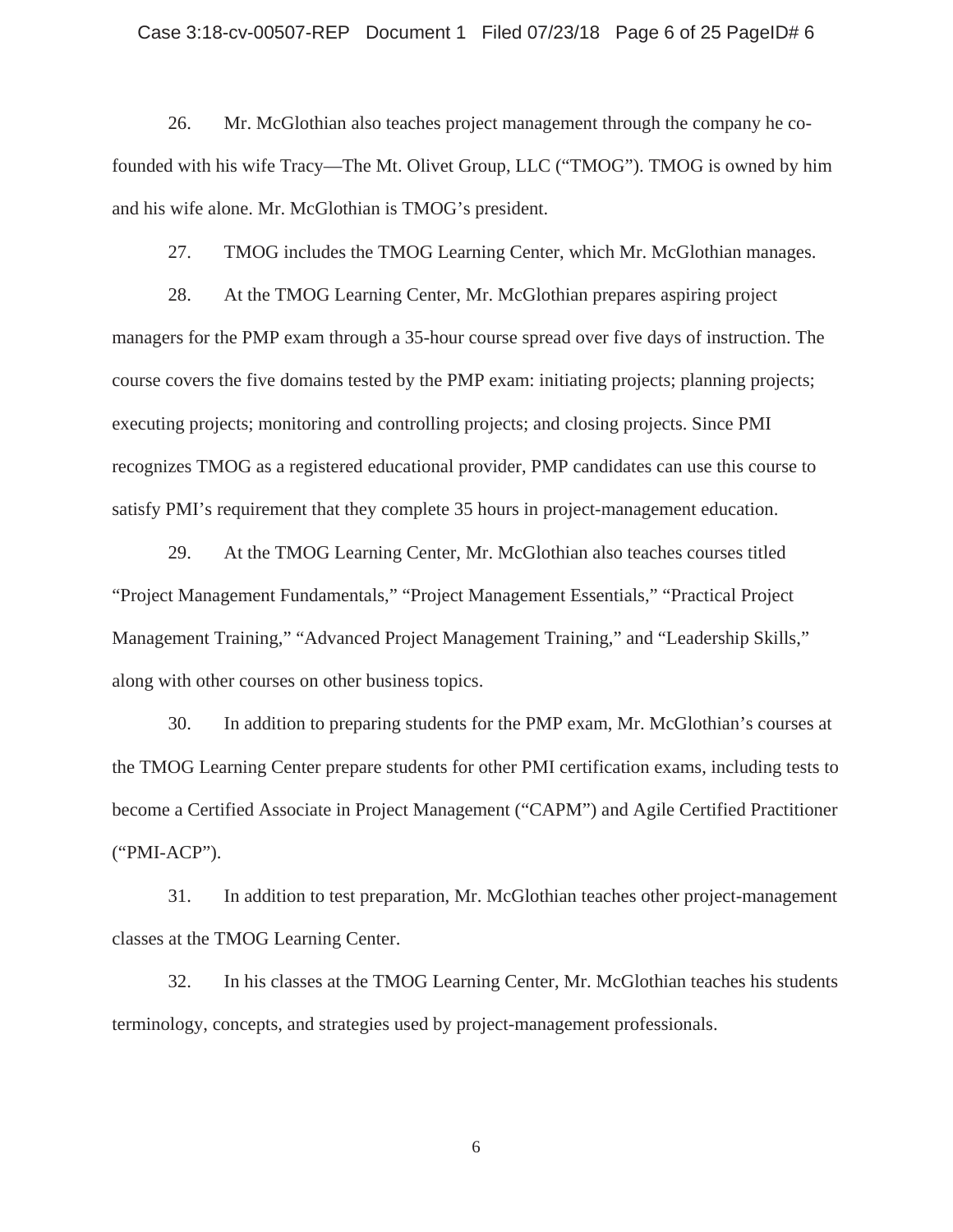### Case 3:18-cv-00507-REP Document 1 Filed 07/23/18 Page 7 of 25 PageID# 7

33. In his classes at the TMOG Learning Center, including his 35-hour course, Mr. McGlothian teaches project-management skills by lecturing groups of students, leading classroom discussions, and using PMI publications.

34. Private employers—including Fortune 750 companies—have contracted with TMOG so that Mr. McGlothian could teach their employees project-management skills and qualify them for PMP certification.

35. Military units have contracted with TMOG so that Mr. McGlothian could teach their officers project-management skills and qualify them for PMP certification.

36. By contracting with entities, the TMOG Learning Center has taught more than 500 students, but it does not currently teach students solicited from the public.

37. Mr. McGlothian wants to teach the TMOG Learning Center's projectmanagement classes—including the 35-hour PMP test-prep course—to paying students solicited from the public.

38. Having taught project-management classes at the TMOG Learning Center for seven years, Mr. McGlothian has already developed lesson plans for all his classes, and he would like to begin providing all of these classes to students solicited from the public. Numerous students have approached him and asked about whether they could take his classes directly.

39. In order to teach project management to students solicited from the public, TMOG is currently renting commercial property in Virginia Beach for the TMOG Learning Center. However, Plaintiffs have not yet used this property for that purpose.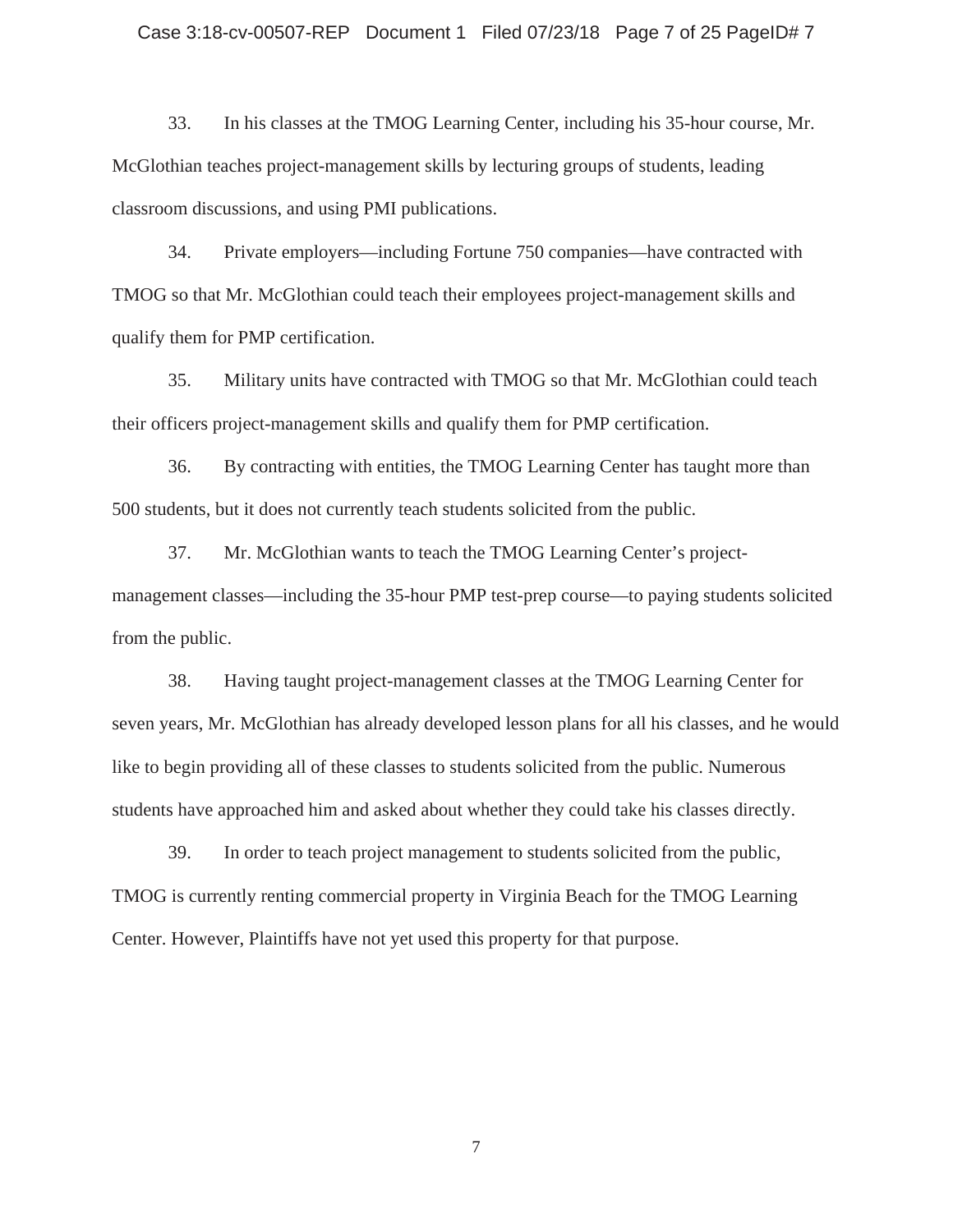### **Plaintiff Tracy McGlothian**

40. Plaintiff Tracy McGlothian is an experienced sewer with an undergraduate business degree from Austin Peay State University and a master's in business administration from Union University.

41. Ms. McGlothian co-founded TMOG with her husband. She is TMOG's vicepresident.

42. Ms. McGlothian manages Virginia Beach Sewing Solutions, which is a custom sewing and embroidery operation within TMOG. In this role, she trains employees to use commercial-grade sewing machines.

43. Through TMOG, Ms. McGlothian teaches sewing classes, where she lectures and provides practical demonstrations to teach students how to sew as a hobby. In total, she has taught more than 400 students.

44. Ms. McGlothian now wants to teach vocational sewing—along with classes in life skills—at the TMOG Learning Center to paying students solicited from the public. In other words, she would like to teach students how to sew for a living, rather than just as a hobby. And she already has the lesson plans, materials, and classroom space she would need to do so.

45. In order to teach vocational sewing to students solicited from the public, TMOG is currently renting commercial property in Virginia Beach for the TMOG Learning Center. However, Plaintiffs have not yet used this property for that purpose.

### **Plaintiffs' Vocational School Runs into Regulatory Roadblocks**

46. In order to learn about legal requirements for teaching students solicited from the public at the TMOG Learning Center, Mr. McGlothian attended a SCHEV orientation workshop for new schools in March 2016.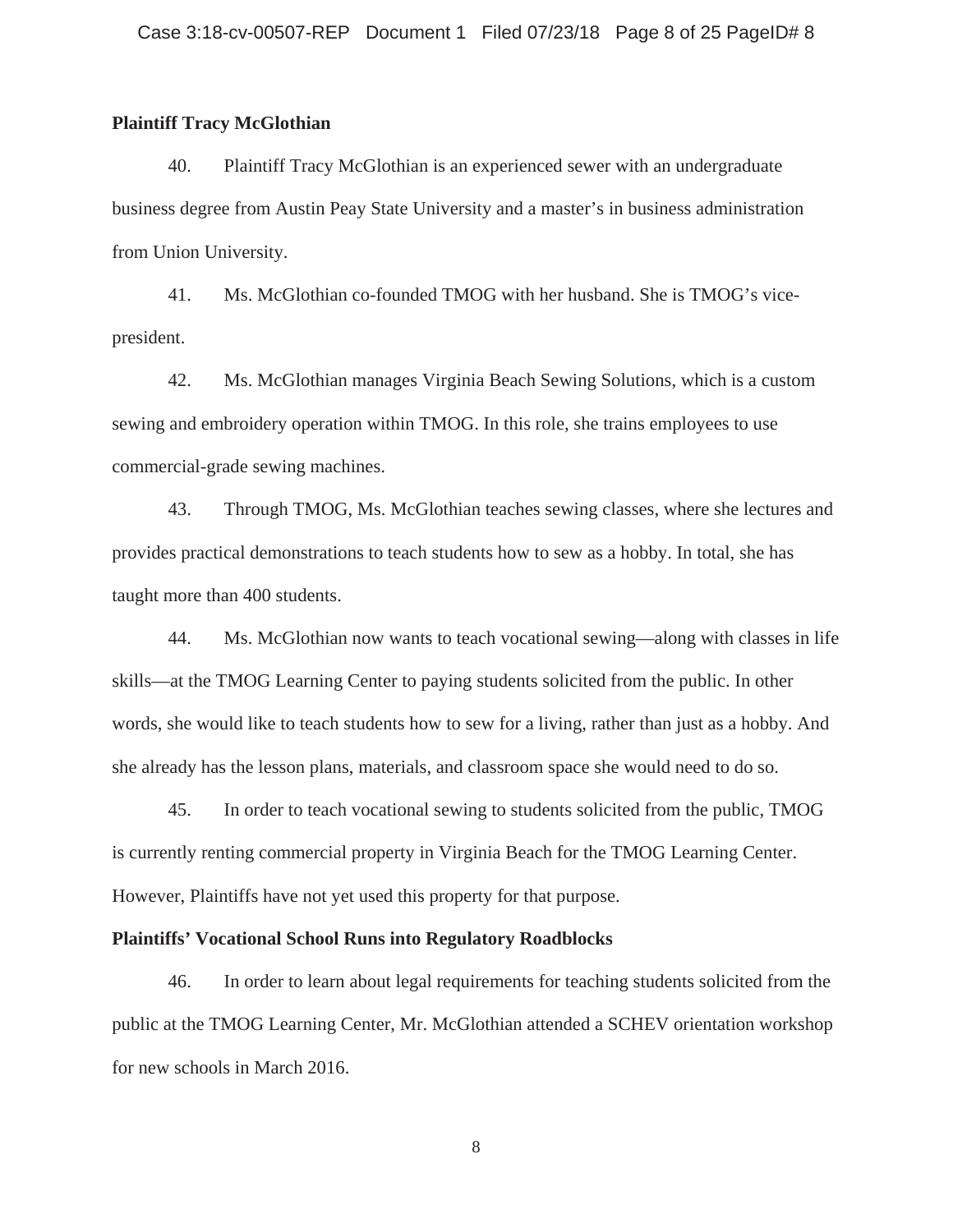### Case 3:18-cv-00507-REP Document 1 Filed 07/23/18 Page 9 of 25 PageID# 9

47. In November 2016, Plaintiffs applied for SCHEV certification of the TMOG Learning Center as a "career technical" school.

48. In their 2016 application to SCHEV for "new program approval," Plaintiffs proposed a 70-hour project-management program. The program consisted of three courses to be taught by Mr. McGlothian: TMOG's 35-hour PMP test-prep course; a course in "project management practical applications"; and a course in "project management essentials."

49. In Plaintiffs' 2016 SCHEV application, Plaintiffs also told SCHEV that Ms. McGlothian sought to teach sewing, embroidery, and life-skill classes at the TMOG Learning Center, and that Mr. McGlothian planned to teach other project-management classes there.

50. Plaintiffs' 2016 SCHEV application totaled hundreds of pages and Mr. and Ms. McGlothian spent more than 100 hours completing it.

51. In applying for SCHEV certification in 2016, Plaintiffs paid SCHEV \$2,500. Also, because SCHEV inspects schools' physical facilities before approving them, Plaintiffs rented commercial property for classroom space before applying. In total, Plaintiffs have spent more than \$20,000 for this space's rent, furniture, and fixtures.

52. In December 2016, SCHEV wrote to Plaintiff Mr. McGlothian demanding further information before Plaintiffs' application could proceed, including:

- an explanation regarding what adjunct positions Mr. McGlothian held at East Coast Polytechnic Institute and Tidewater Community College; and
- copies of official transcripts for Mr. and Ms. McGlothian;
- a copy of Mr. McGlothian's PMP certificate; and
- proof of Ms. McGlothian's experience and training in the subjects she sought to teach.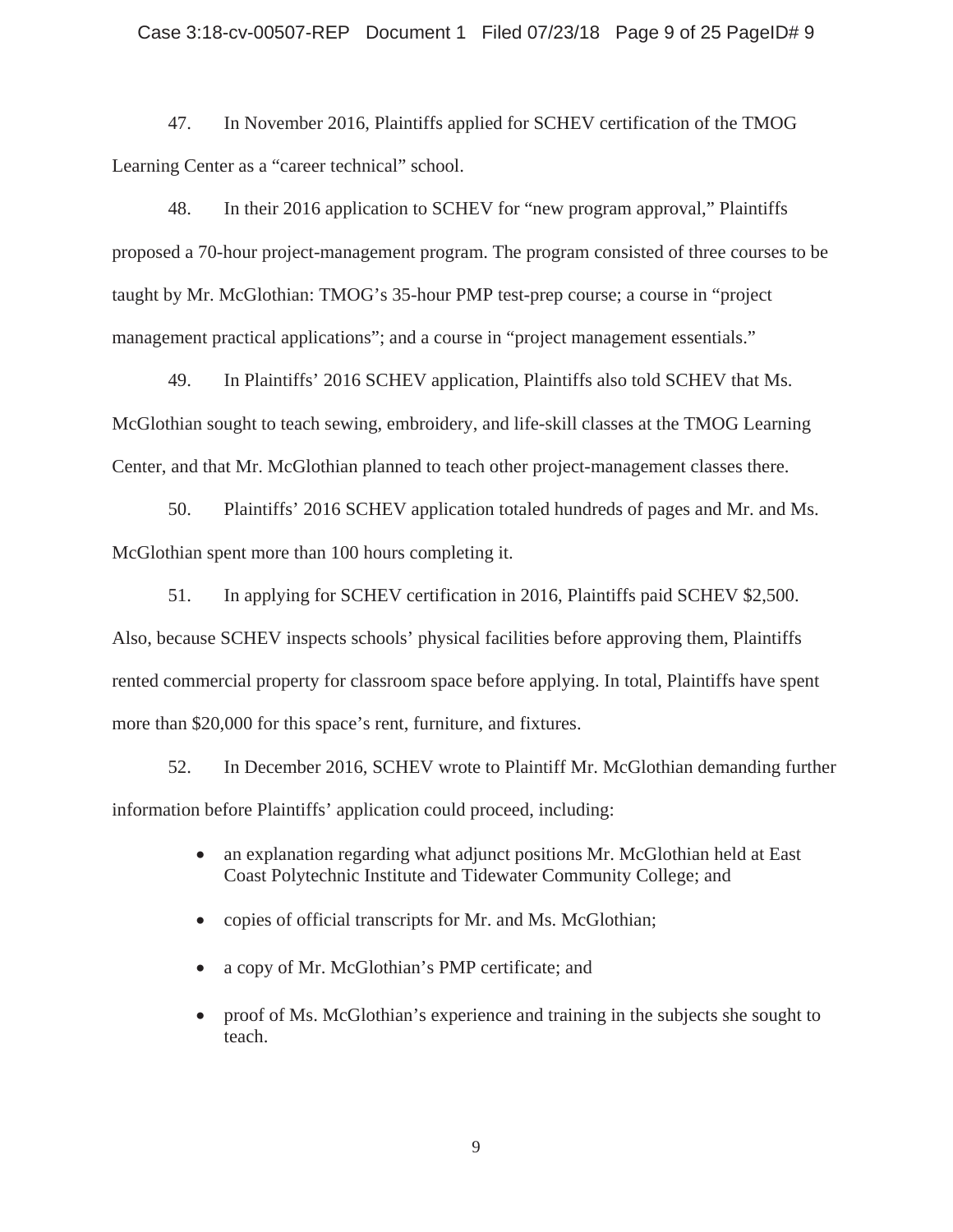53. In SCHEV's December 2016 correspondence with Mr. McGlothian, it attached a seven-page list of supposed deficiencies in Plaintiffs' application, including Plaintiffs' alleged failure to categorize their course offerings into correct numerical codes.

54. In an attempt to satisfy SCHEV's December 2016 requests for information, Mr. McGlothian resubmitted Plaintiffs' SCHEV application on March 16, 2017 and included copies of his (and Ms. McGlothian's) college transcripts and his PMP certificate, along with other requested information.

55. Plaintiffs' March 2017 SCHEV application totaled hundreds of pages and Mr. and Ms. McGlothian spent dozens of hours completing it.

56. Nonetheless, SCHEV told Plaintiffs that their March 2017 application for SCHEV certification was still unsatisfactory.

57. Discouraged by SCHEV's rejection of their March 2017 application for SCHEV certification, Plaintiffs withdrew from the application process.

58. Even after SCHEV rejected Plaintiffs' March 2017 application, Plaintiffs still wanted to offer TMOG's 35-hour PMP test-prep course, and other courses preparing students for PMI certification tests, to students solicited from the public.

59. In a letter and accompanying application to SCHEV dated September 27, 2017, Mr. McGlothian sought an exemption from SCHEV certification on behalf of the TMOG Learning Center under Va. Code Ann. § 23.1-226(B)(9), which provides that "[t]utorial instruction delivered and designed to . . . prepare an individual for an examination for professional practice or higher education," is not subject to regulation.

60. In his September 27, 2017 letter to SCHEV, Mr. McGlothian explained that since the TMOG Learning Center provides project-management training to prepare students for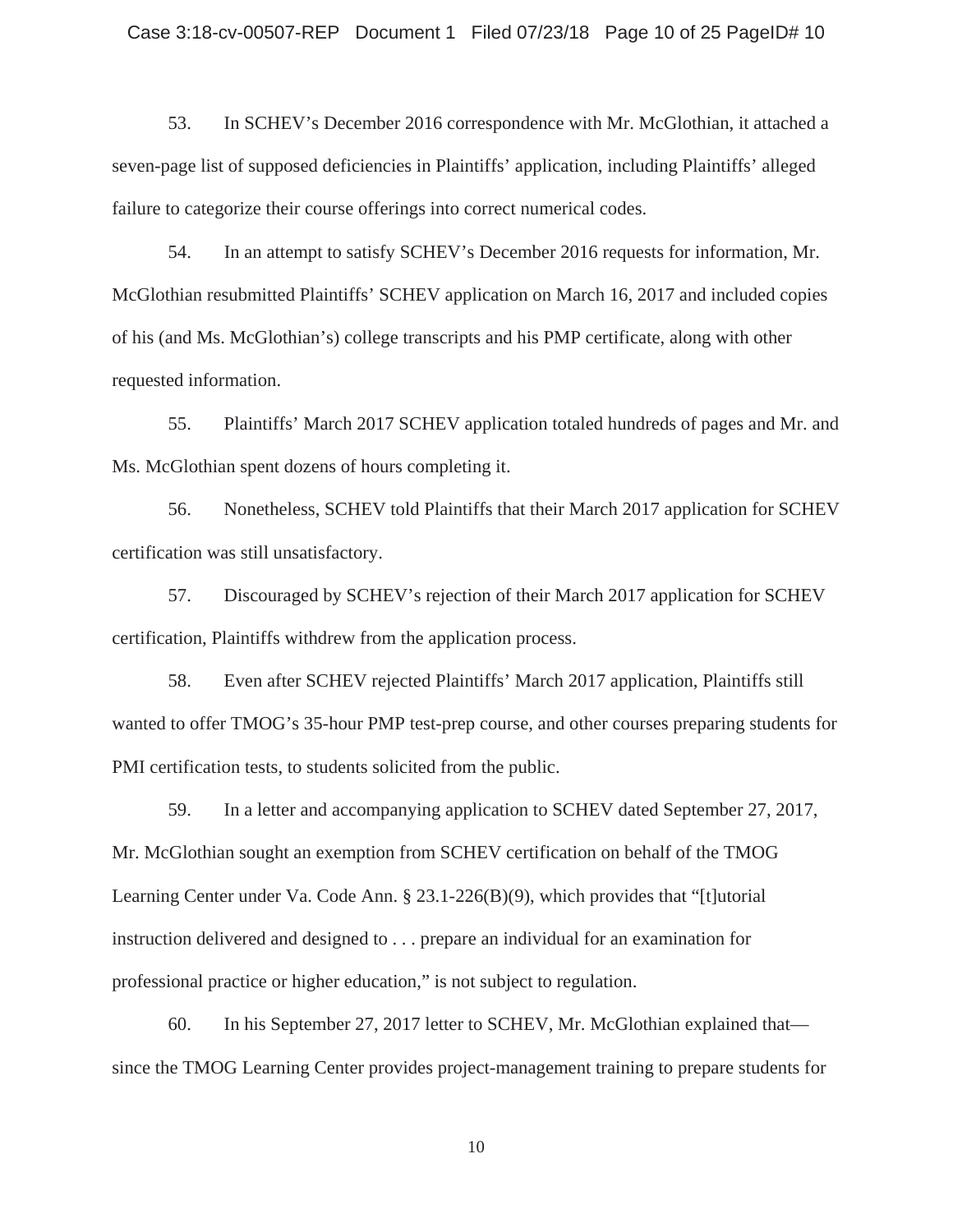### Case 3:18-cv-00507-REP Document 1 Filed 07/23/18 Page 11 of 25 PageID# 11

PMI certification tests, including the PMP—it was statutorily exempt from SCHEV's certification requirements.

61. In a letter to Mr. McGlothian dated October 30, 2017, and signed by SCHEV's Assistant Director for Private Postsecondary Education Sandra Freeman, SCHEV denied the TMOG Learning Center's application for SCHEV certification exemption.

62. According to SCHEV's October 30, 2017 letter, "SCHEV considers professional practice" connected to "achievement of a professional degree," which is "typified by completing a rigorous education in a specific field that leads to licensure by a State Board[.]"

63. As SCHEV explained in its October 30, 2017 letter, it acknowledges that law and medicine are "professional practices" and that instruction preparing students for licensure in these professions is consequently exempt from SCHEV's requirements.

64. Yet, in its October 30, 2017 letter, SCHEV told Mr. McGlothian that the TMOG Learning Center is "required to obtain a certificate to operate from SCHEV" in order to "offer programs that prepare individuals for Project Management certification tests."

65. In a letter to SCHEV dated November 29, 2017, Mr. McGlothian again sought a statutory exemption from SCHEV certification on behalf of the TMOG Learning Center.

66. In a letter to Mr. McGlothian dated December 18, 2017, and signed by Ms. Freeman, SCHEV again denied the TMOG Learning Center's application for certification exemption.

67. In its December 18, 2017 letter, SCHEV again told Mr. McGlothian that the TMOG Learning Center is "required to obtain a certificate to operate from SCHEV" in order to "offer programs that prepare individuals for Project Management certification tests."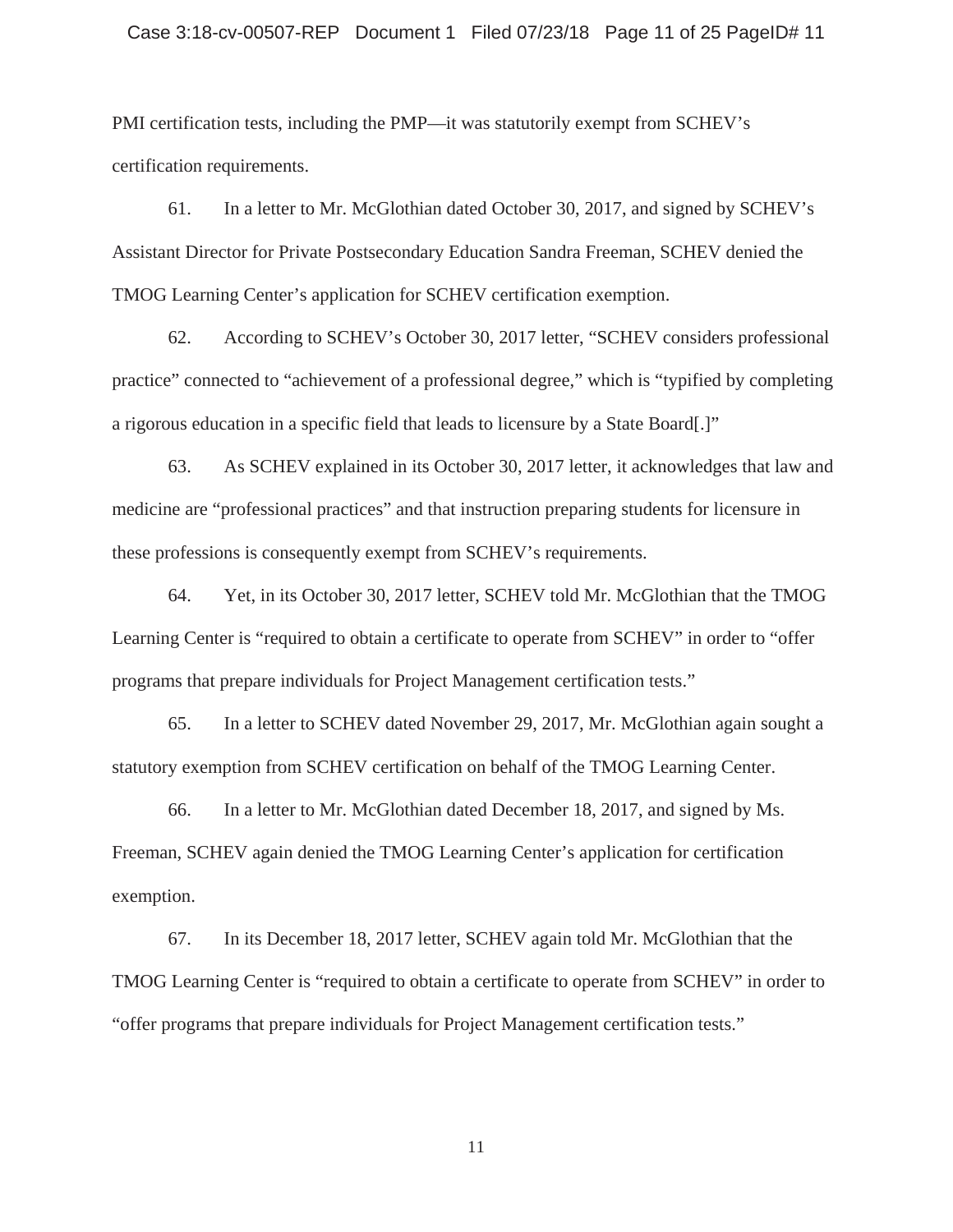68. After their struggles in 2016 and 2017, Plaintiffs no longer want to apply for a SCHEV certificate for the TMOG Learning Center. They believe they have a right to teach job skills without first obtaining government permission, and do not want to limit their teaching to programs SCHEV has approved.

69. As a result of Plaintiffs' 2016 and 2017 communications with SCHEV, Plaintiffs have not taught job skills to students solicited from the public at the TMOG Learning Center. At the same time, Plaintiffs are paying rent on classroom space that they are not allowed to use for its intended purpose.

70. If not for SCHEV's communications with Plaintiffs, and the Vocational School Law, Plaintiffs would currently be teaching PMI test prep, other project-management classes, and vocational sewing at the TMOG Learning Center to students solicited from the public.

### **Virginia's Complex, Time-Consuming, Expensive, and Subjective Application Requirements Place Heavy Burdens on Speech**

71. Virginia regulates private postsecondary schools through its Vocational School Law. "Vocational" programs communicate information intended to impart students with skills they can use to earn a living, whereas "avocational" programs are intended to teach students other skills, like hobbies.

72. SCHEV has statutory authority to promulgate regulations for private postsecondary schools, and it enforces the Vocational School Law. Va. Code Ann. § 23.1-215; 8 Va. Admin. Code § 40-31-240.

73. Under the Vocational School Law, "[n]o person shall open, operate, or conduct any postsecondary school in the Commonwealth without certification to operate such postsecondary school issued by [SCHEV]." Va. Code Ann. § 23.1-217(A).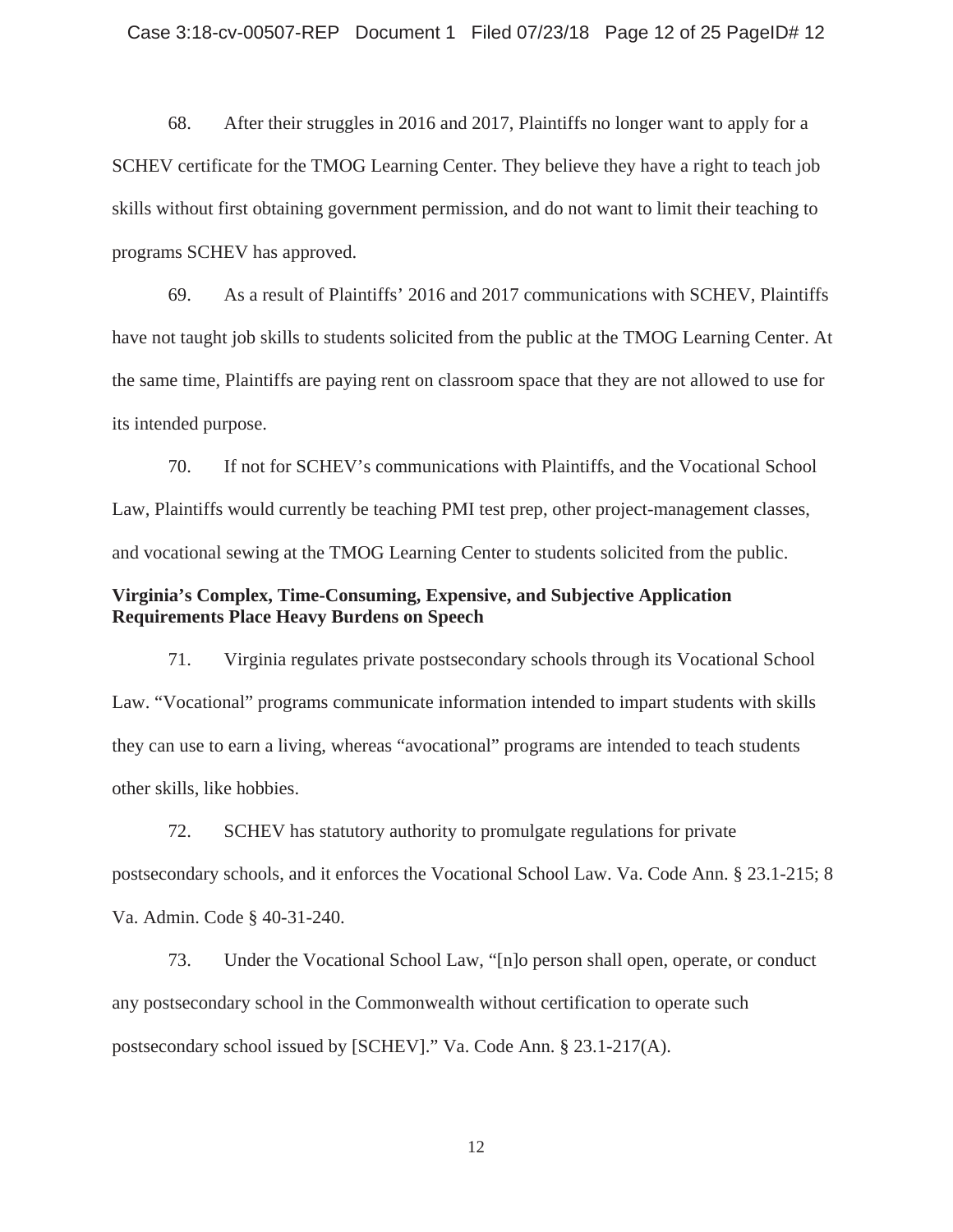74. Under the Vocational School Law, "postsecondary school[s]" include vocational education. *See* Va. Code Ann. § 23.1-213.

75. Avocational education is not subject to the Vocational School Law. *See* Va. Code Ann. § 23.1-213 ("'Postsecondary school' does not include avocational and adult basic education programs.")

76. No school subject to the Vocational School Law may enroll students without obtaining SCHEV certification. *See* Va. Code Ann. § 23.1-219(A).

77. Reading the Vocational School Law as a whole, Virginia generally requires private institutions to acquire SCHEV's permission before providing vocational education.

78. Virginia does not require private institutions to acquire SCHEV's permission before providing avocational education, such as yoga classes.

79. To obtain SCHEV certification, schools subject to the Vocational School Law must apply to SCHEV, which is tasked with evaluating schools for their compliance with the Vocational School Law. *See* Va. Code Ann. § 23.1-220.

80. SCHEV may refuse to certify a school that "[f]ails to meet . . . compliance with" the Vocational School Law, "[v]iolates any provision of" the Vocational School Law, or "[f]ails to furnish [SCHEV] with any requested information or records required" by the Vocational School Law. *See* Va. Code Ann. § 23.1-221(A)(2), (4), and (5).

81. SCHEV classifies postsecondary schools as either "institution[s] of higher education" or "noncollege degree school[s]." *See* 8 Va. Admin. Code § 40-31-10.

82. Noncollege degree schools include "career-technical" schools, which are vocational schools that offer "only noncollege credit courses." *See* 8 Va. Admin. Code § 40-31- 10.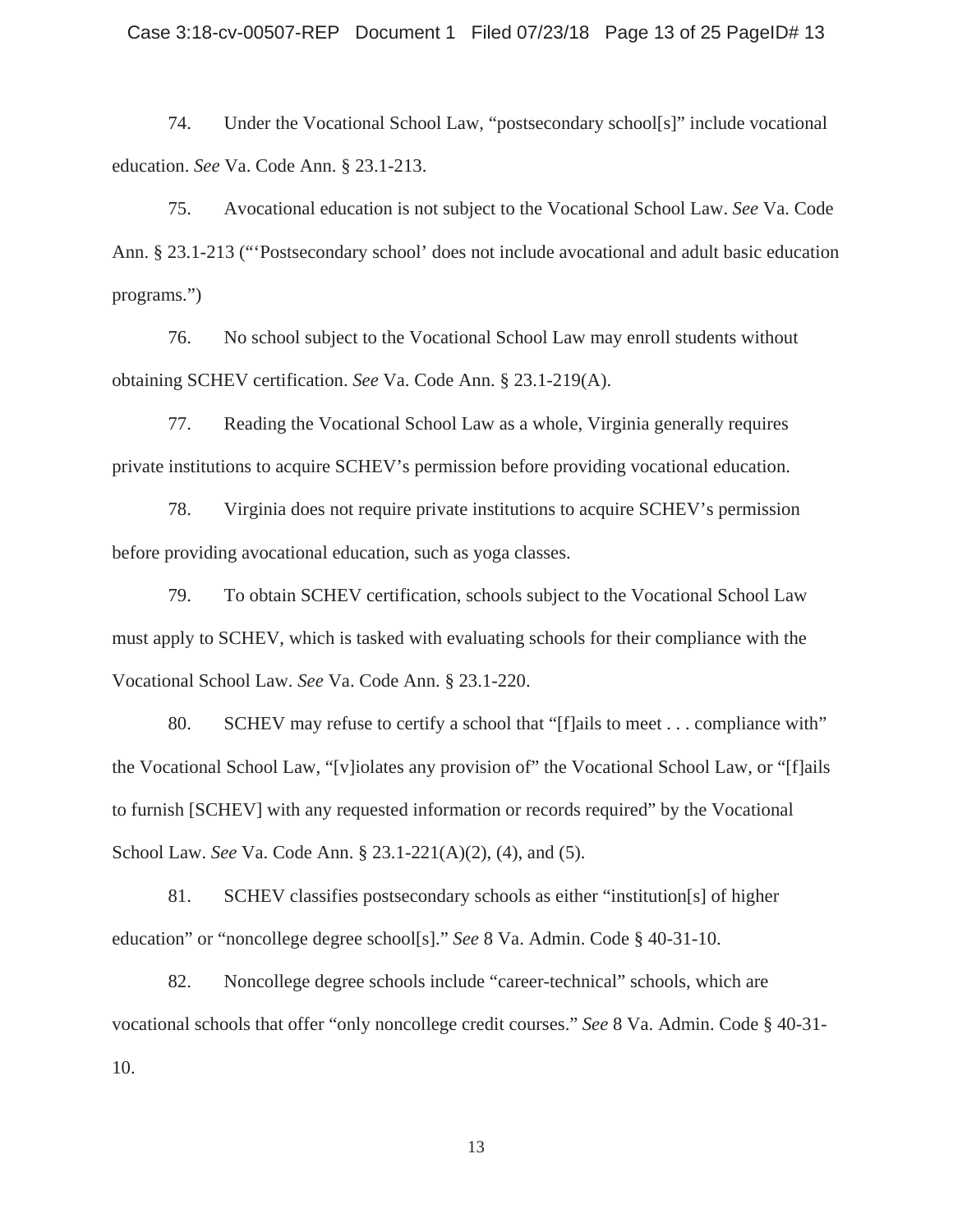### Case 3:18-cv-00507-REP Document 1 Filed 07/23/18 Page 14 of 25 PageID# 14

83. The Vocational School Law contains exemptions for theological education, continuing-education classes, nursing education, preparation for professional-practice and higher-education tests, education designed to prepare students to teach a hobby, and several other types of courses. *See* Va. Code Ann. § 23.1-226(B); 8 Va. Admin. Code §§ 40-31-40 to -60.

84. Virginia does not a require a license to teach courses preparing law students for the Virginia State Bar Exam or preparing medical students for the United States Medical Licensing Examination.

85. Virginia does not require a license to teach courses offered "solely on a contractual basis for which no individual is charged tuition and there is no advertising for open enrollment." *See* Va. Code Ann. § 23.1-226(B)(6). In other words, schools may teach vocational courses—including Plaintiffs' project-management courses for military units and private employers—if employers rather than students contract for them.

86. SCHEV has interpreted the Vocational School Law to require that institutions providing vocational education to students solicited from the public be certified by SCHEV as "career-technical" schools before operating.

87. SCHEV has repeatedly told Plaintiffs that the TMOG Learning Center must obtain SCHEV certification in order to legally teach its vocational programs—including preparation for PMI exams, other project-management education, and vocational sewing—to students solicited from the public.

88. SCHEV has repeatedly told Plaintiffs that the TMOG Learning Center must comply with all the Vocational School Law's requirements for career-technical schools in order to legally teach its vocational programs—including preparation for PMI exams, other projectmanagement education, and vocational sewing—to students solicited from the public.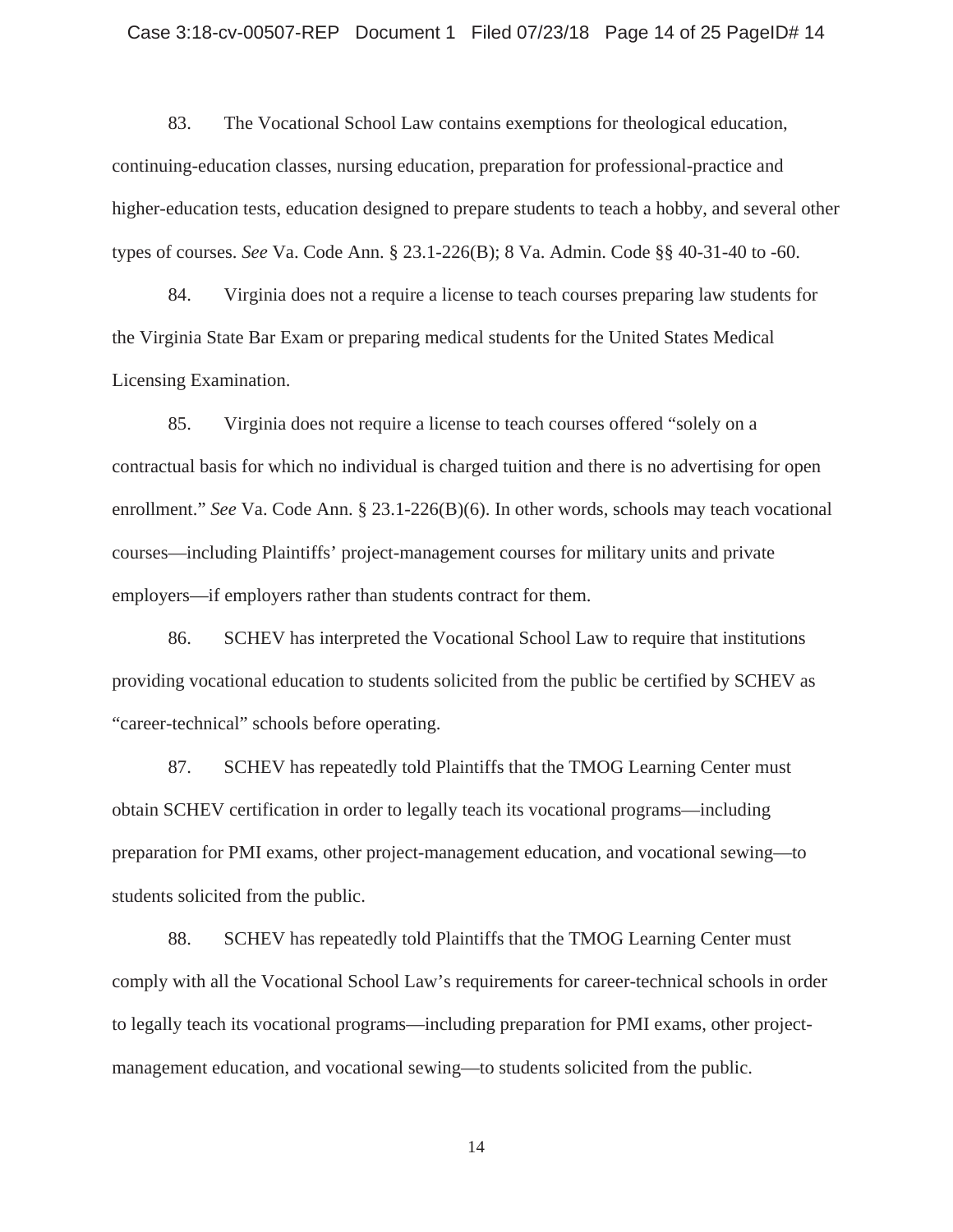89. The Vocational School Law requires prospective career-technical schools to complete a burdensome and subjective application process and comply with a variety of regulations. These requirements and regulations include the following:

- a) Schools must submit a \$2,500 application fee to SCHEV. *See* 8 Va. Admin. Code § 40-31-260(D).
- b) Schools must submit a surety instrument with SCHEV named as obligee in an amount equal to the total tuition they collect. *See* 8 Va. Admin. Code  $\S$ § 40-31-160(I), -180(B)(3).
- c) Schools must submit a "school-plan report" to SCHEV that provides a description of their institutional objectives, organization and governance, academic programs, completion requirements, admission requirements, administration, faculty, student services, library resources, physical facilities, financial resources, and market analysis. *See* State Council of Higher Educ. for Va., Directions for Preparing School Plan Report, www.schev.edu/docs/default-source/institution-section/pope/new-schoolcertification-degree-granting/directions-for-preparing-school-planreport517.pdf.
- d) Schools must convince SCHEV that their courses are of the "quality, content, and length" to achieve their "stated objective." *See* 8 Va. Admin. Code § 40-31-150(B).
- e) Schools must demonstrate to SCHEV that their class instructors hold an associate's degree in an area related to their area of instruction or "possess a minimum of two years" of experience in what SCHEV considers to be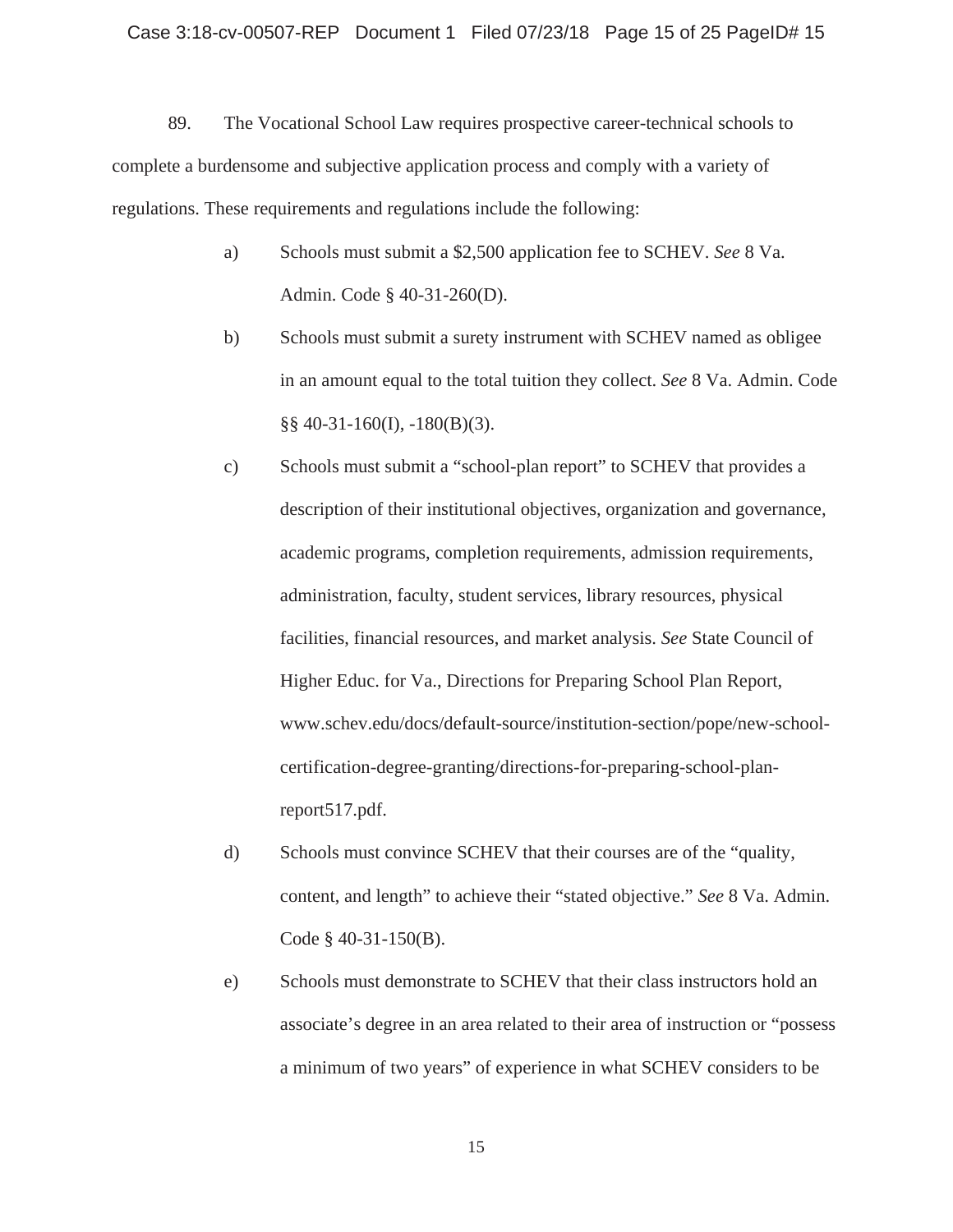the "area of [their] teaching responsibility or a related area." *See* 8 Va. Admin. Code § 40-31-150(C).

- f) Schools must complete and submit to SCHEV an "[e]valuation" of their courses' "effectiveness" on a regular basis. *See* 8 Va. Admin. Code § 40- 31-160(G).
- g) Schools must demonstrate that they have established a "clearly defined process" for reviewing their curricula. *See* 8 Va. Admin. Code § 40-31- 160(G).
- h) Schools must either provide SCHEV with the results of an annual audit, reviewed or compiled financial statement, or fill out complicated accounting forms provided by SCHEV relating to their financial status. *See* 8 Va. Admin. Code § 40-31-160(H)(1).
- i) Schools are compelled to create and maintain records of all of their students' applications for admission and records of each student's progress. *See* 8 Va. Admin. Code § 40-31-160(E)(1).
- j) Schools must create transcripts for their students and contract with a thirdparty school or records-maintenance organization to preserve students' "transcripts" in the event the school closes. *See* 8 Va. Admin. Code § 40-  $31-160(E)(2)$ .
- k) Schools must ensure that students have access to a library that SCHEV determines to be "adequate and appropriate" for their programs. *See* 8 Va. Admin. Code § 40-31-160(M).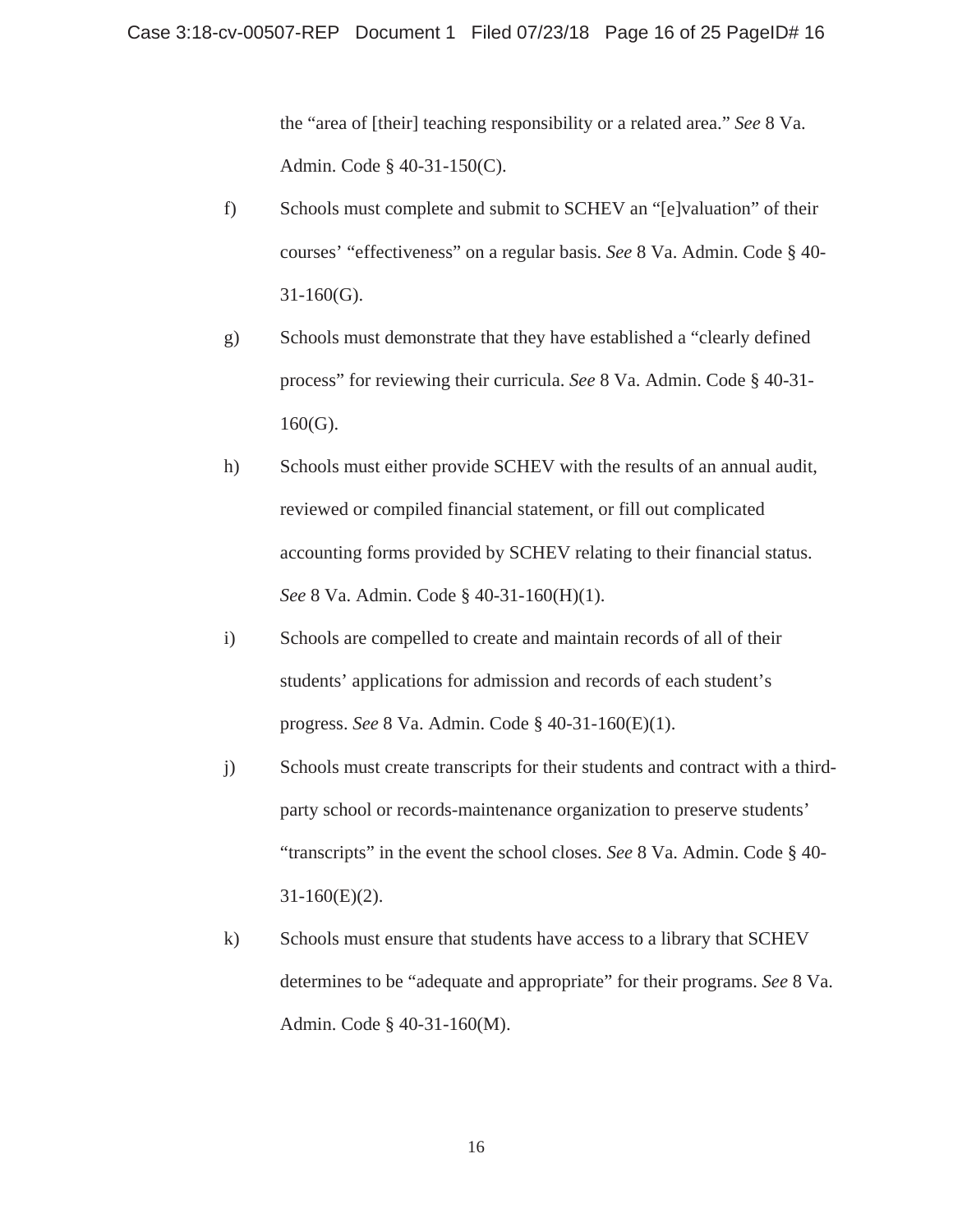- l) Schools must create publicly available documents, brochures, catalogs, and/or policies detailing their: history and development; mission statement and philosophy; purpose (and a statement demonstrating that their program offerings fulfill their stated purpose); student attendance and absence policy; expected student conduct; controlling ownership; student enrollment and completion statistics; student employment statistics; owners' and managers' powers, duties, and responsibilities; admission requirements; students' "rights, privileges, and responsibilities"; formal process for expressing grievances; financial-aid opportunities; program content and length; probation, dismissal, and re-admittance policies; "career advising" services offered; "faculty accessibility" policy; and other information. *See* 8 Va. Admin. Code § 40-31-160(B), (C), (D), (F), (J); *see also* State Council of Higher Educ. for Va., School Catalog Checklist, www.schev.edu/docs/default-source/institution-section/pope/new-schoolcertification-degree-granting/school-catalog-checklist517.pdf.
- m) Schools must allow SCHEV to conduct "random" audits of their programs to verify compliance with Virginia's Vocational School Law. *See* 8 Va. Admin. Code § 40-31-200(A).
- n) Schools must fulfill numerous other requirements set forth in SCHEV's application for new schools or in the Vocational School Law.

90. Additionally, SCHEV will not certify a school until it has conducted a physical examination of its facilities, meaning that applicants must comply with all of the above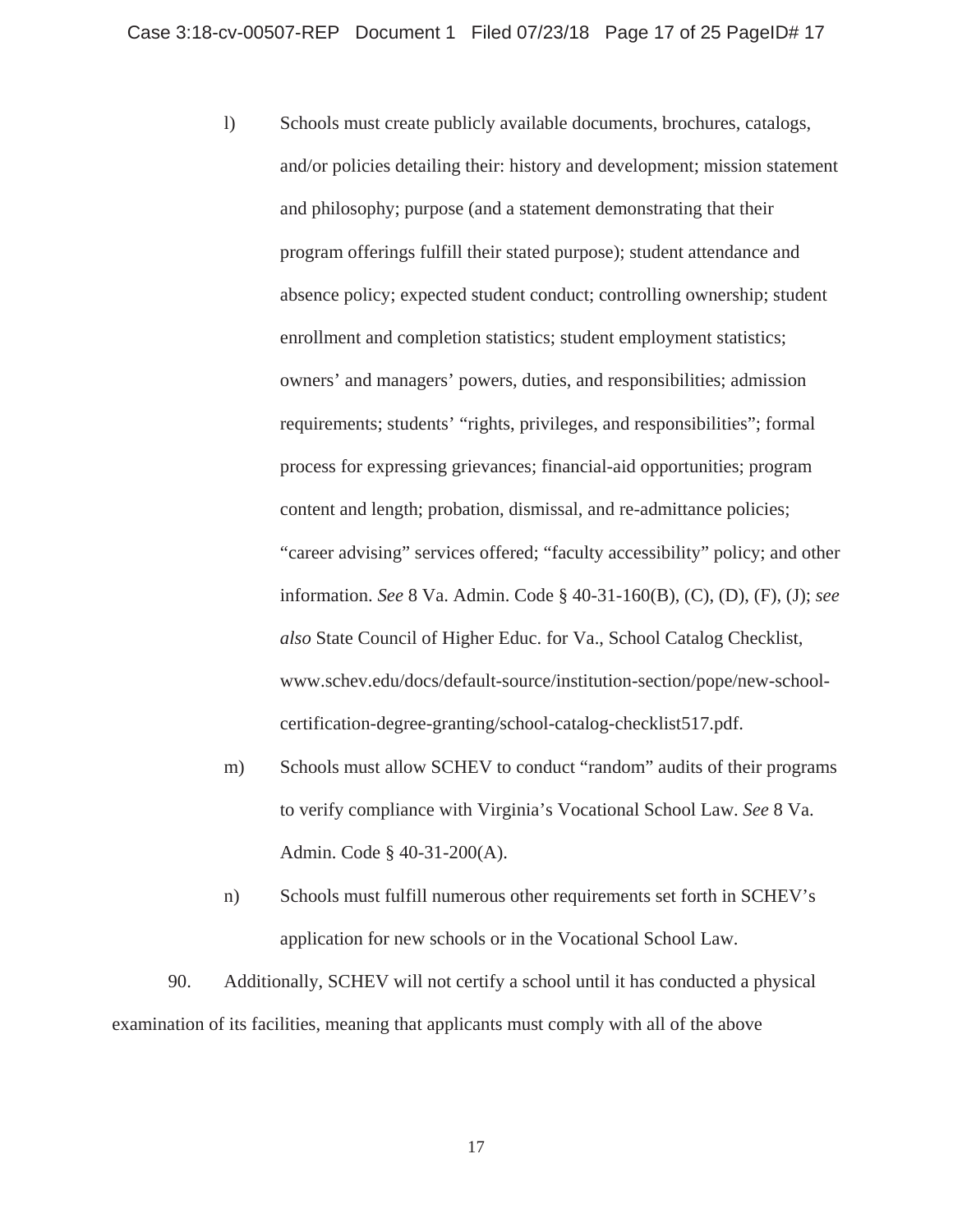requirements and lease or purchase teaching space before they even know whether they will receive SCHEV approval. *See* 8 Va. Admin. Code § 40-31-130(D).

91. Violations of Virginia's Vocational School Law can be punished as a Class 1 misdemeanor, which carries a penalty of up to one year in prison and up to a \$2,500 criminal fine. *See* Va. Code Ann. §§ 18.2-11(a), 23.1-228(A); 8 Va. Admin Code § 40-31-230.

92. Violations of Virginia's Vocational School Law are also punishable by a civil fine of \$1,000 per violation, up to a \$25,000 maximum fine each year. *See* Va. Code Ann. § 23.1- 228(B).

### **Injury to Plaintiffs**

93. Requiring Plaintiffs to obtain SCHEV permission to teach job skills to students solicited from the public violates Plaintiffs' rights under the First Amendment.

94. Requiring Plaintiffs to meet all of the regulatory requirements for a SCHEVcertified career-technical school in order to open the TMOG Learning Center to students solicited from the public violates Plaintiffs' rights under the First Amendment.

95. Plaintiffs estimate that attempting (again) to obtain permission to speak from SCHEV under the Vocational School Law, and fully complying with SCHEV's burdensome application procedures, would cost several thousand dollars and take dozens of hours of work.

96. These costs, in time and in money, are imposed on Plaintiffs solely because of the nature and content of their speech. If Plaintiffs taught subjects other than job skills, or if they taught jobs skills that are statutorily exempt from the Vocational School Law, Plaintiffs would not face these costs.

97. The Vocational School Law places unbridled discretion in SCHEV to approve or reject applications for new schools, in violation of Plaintiffs' rights under the First Amendment.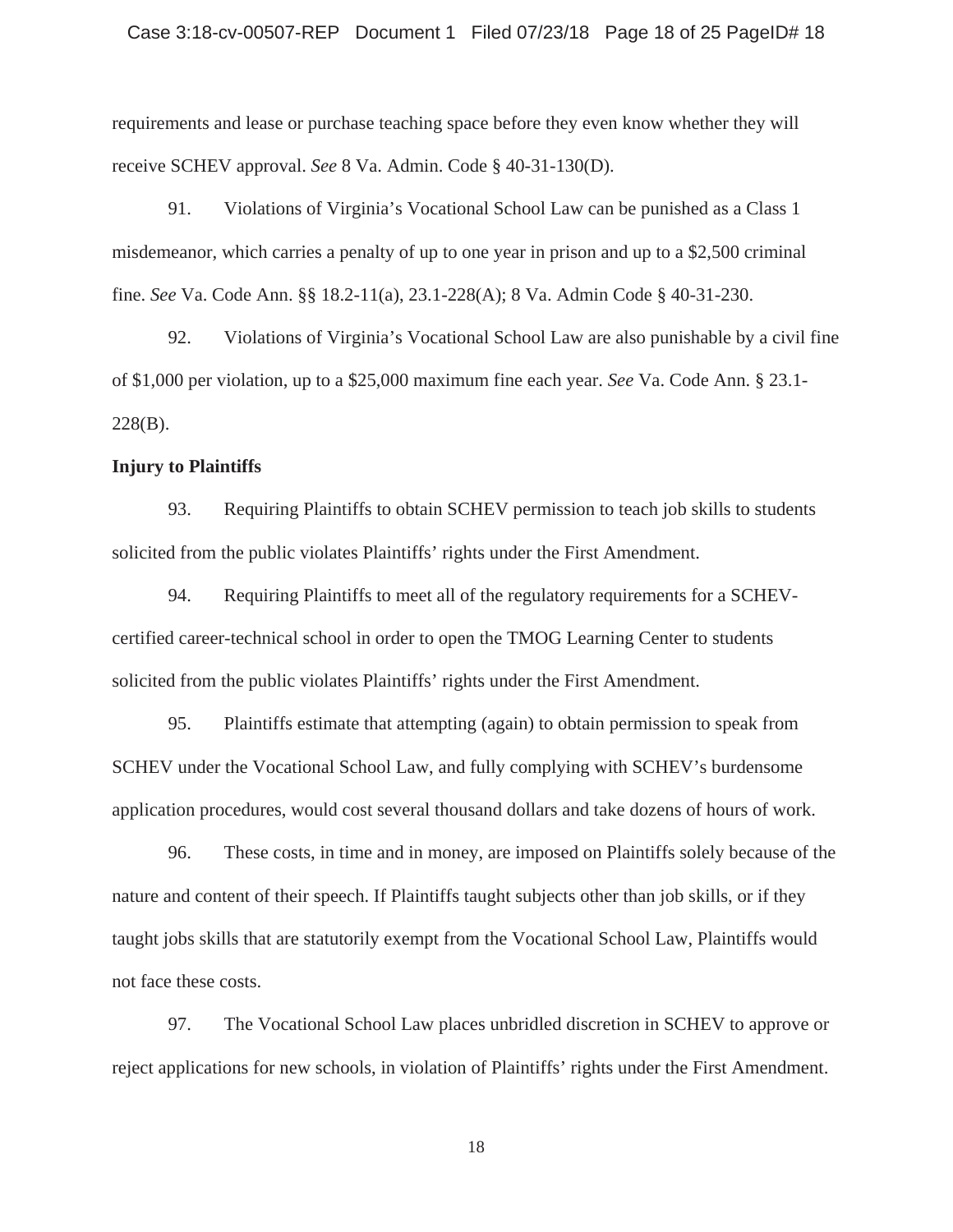98. Through TMOG, Mr. McGlothian currently teaches project management including preparation for PMI exams and other classes—to companies and military units that contract directly with TMOG.

99. Through TMOG, Ms. McGlothian currently teaches avocational sewing classes.

100. Plaintiffs wish to provide vocational education—including preparation for PMI exams, other project-management classes, and vocational sewing—at the TMOG Learning Center to students solicited from the public, but SCHEV will not let Plaintiffs do so without meeting its requirements for career-technical schools.

101. Plaintiffs do not want to apply again to have the TMOG Learning Center certified by SCHEV as a career-technical school, nor do they want to be forced to choose between completing SCHEV's expensive and burdensome application procedures and committing a crime.

102. Were it not for the Vocational School Law and SCHEV's interpretation of it, Plaintiffs would currently be providing vocational education—including preparation for PMI exams, other project-management classes, and vocational sewing—at the TMOG Learning Center to students solicited from the public.

103. SCHEV's prior restraint on Plaintiffs' speech has deprived—and continues to deprive—prospective students of useful information.

104. If this Court enjoined Defendants from enforcing the Vocational School Law against schools that prepared students for PMI tests, Mr. McGlothian would prepare students solicited from the public for these tests at the TMOG Learning Center.

105. If this Court enjoined Defendants from enforcing the Vocational School Law against Plaintiffs, Mr. McGlothian would teach project management—including both preparation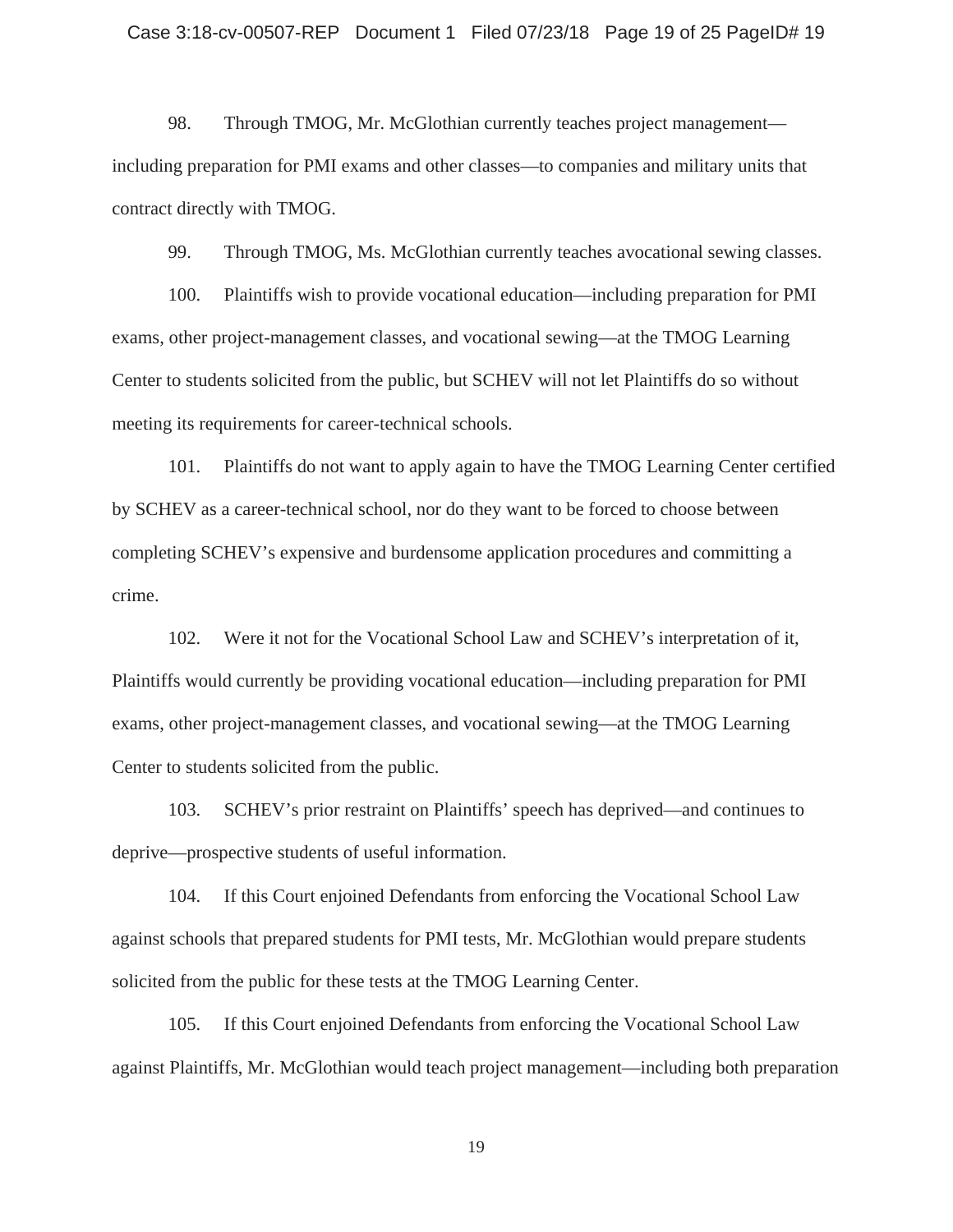for PMI exams and other classes—at the TMOG Learning Center to students solicited from the public.

106. If this Court enjoined Defendants from enforcing the Vocational School Law against Plaintiffs, Ms. McGlothian would teach vocational sewing at the TMOG Learning Center to students solicited from the public.

107. Plaintiffs are concerned and afraid that teaching job skills at the TMOG Learning Center to students solicited from the public would subject them to severe criminal and civil penalties.

108. Defendants' actions have created a doubt that requires a resolution by this Court regarding Plaintiffs' right to communicate.

109. Without a declaration regarding the constitutionality of requiring Plaintiffs to obtain SCHEV certification before providing vocational education—including preparation for PMI exams, other project-management classes, and vocational sewing—to students solicited from the public, Plaintiffs are concerned that SCHEV would consider this instruction illegal, even though such enforcement would violate the First Amendment.

110. Without a declaration regarding whether Plaintiffs' test-prep classes are statutorily exempt under the Vocational School Law, Plaintiffs are concerned that SCHEV would consider this instruction illegal if available to students solicited from the public.

111. If this Court declared that requiring Plaintiffs to obtain SCHEV certification before providing vocational education was unconstitutional, the declaration would clarify Plaintiffs' rights and conclusively determine whether they could teach job skills—including preparation for PMI exams, other project-management classes, and vocational sewing—to students solicited from the public.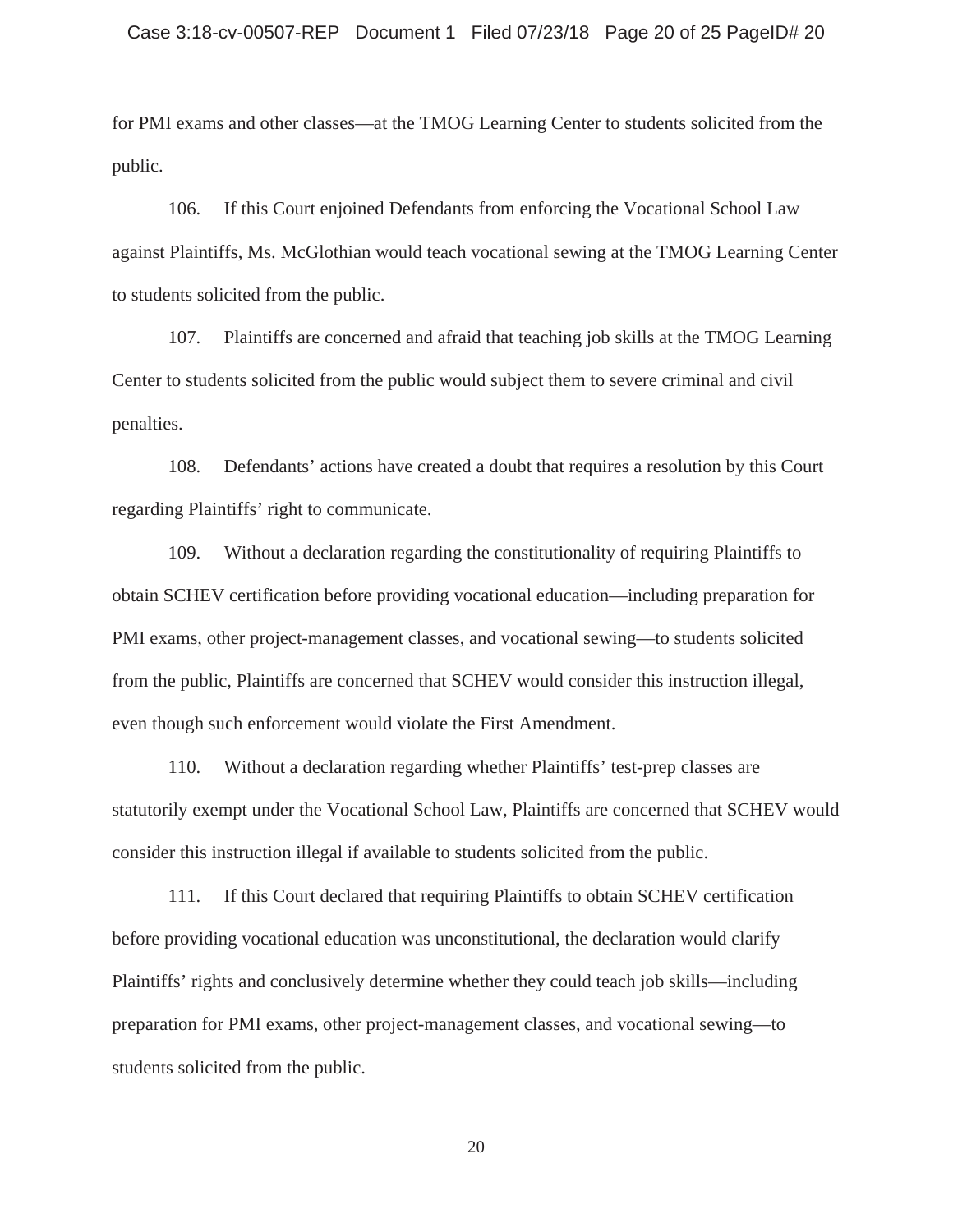112. If this Court declared that Plaintiffs' test-prep classes were statutorily exempt under the Vocational School Law, the declaration would clarify Plaintiffs' rights and conclusively determine whether they could prepare students solicited from the public for PMI tests without SCHEV certification.

### **Lack of Foundation for Virginia's Requirements**

113. Defendants do not have a compelling or sufficiently important justification for infringing Plaintiffs' right to teach job skills.

114. Any government interests purportedly advanced by requiring the TMOG Learning Center to obtain SCHEV approval—conditioned on satisfying all applicable SCHEV requirements—could be advanced equally effectively by any number of less-restrictive alternatives.

115. Upon information and belief, Virginia has no evidence that requiring the TMOG Learning Center to satisfy all of SCHEV's requirements advances any compelling or sufficiently important government interest.

116. Upon information and belief, Virginia has no evidence of harms that would arise if the TMOG Learning Center did not need to satisfy all of SCHEV's requirements.

117. If Defendants were enjoined from enforcing the Vocational School Law against Plaintiffs, Defendants stand to suffer no harm—there is no risk of financial harm to them because an injunction would not compel them to take any action or obligate any resources.

#### **COUNT ONE**

#### **(Freedom of Speech)**

118. Plaintiffs incorporate and re-allege each and every allegation contained in Paragraphs 1 through 117 of this Complaint as if fully set forth herein.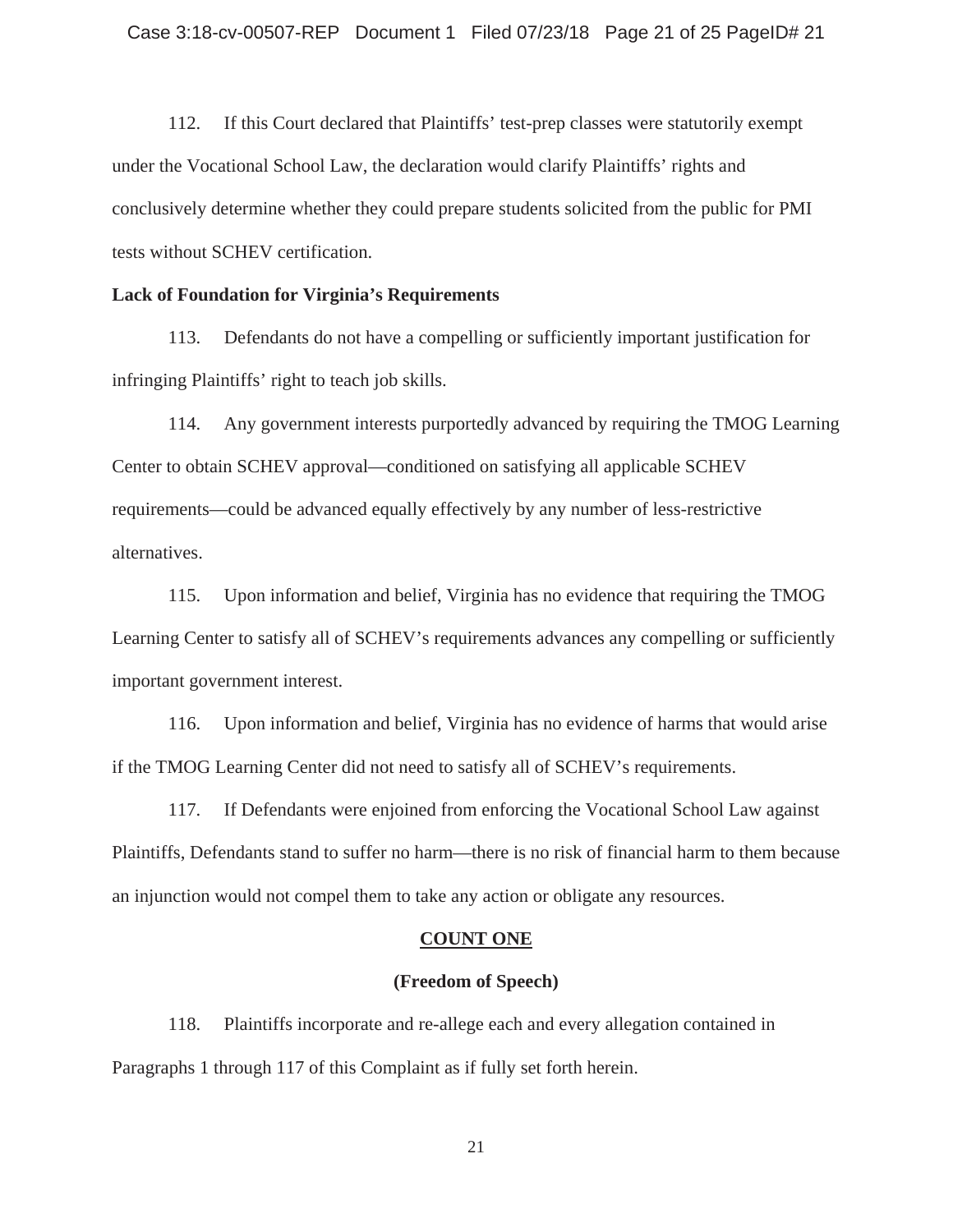119. The First Amendment to the United States Constitution, incorporated against Virginia via the Fourteenth Amendment, protects Plaintiffs' right to talk about project management, sewing, and other job skills.

120. Teaching is speech and is protected by the First Amendment.

121. Because Plaintiffs wish to teach job skills, including project management and professional sewing, to paying students solicited from the public, SCHEV requires them to apply for a license, which costs thousands of dollars and takes dozens of hours.

122. If Plaintiffs instead sought to teach yoga, or other avocational skills, to paying students solicited from the public, SCHEV would not (and could not) require them to apply for a license.

123. Burdening Plaintiffs for speaking about project management, or professional sewing, rather than other topics, is a content-based restriction on speech.

124. Burdening Plaintiffs for teaching job skills, rather than avocational skills, is a content-based restriction on speech.

125. Requiring Plaintiffs to obtain a SCHEV license before teaching students solicited from the public is an unconstitutional burden on Plaintiffs' speech.

126. Requiring Plaintiffs to pay substantial fees and spend dozens of hours working to comply with SCHEV's regulations before teaching students solicited from the public is an unconstitutional burden on Plaintiffs' speech.

127. SCHEV does not have sufficient justification for its infringement on Plaintiffs' right to teach job skills.

128. Plaintiffs have no other adequate legal, administrative, or other remedy by which to prevent or minimize the continuing irreparable harm to their constitutional rights.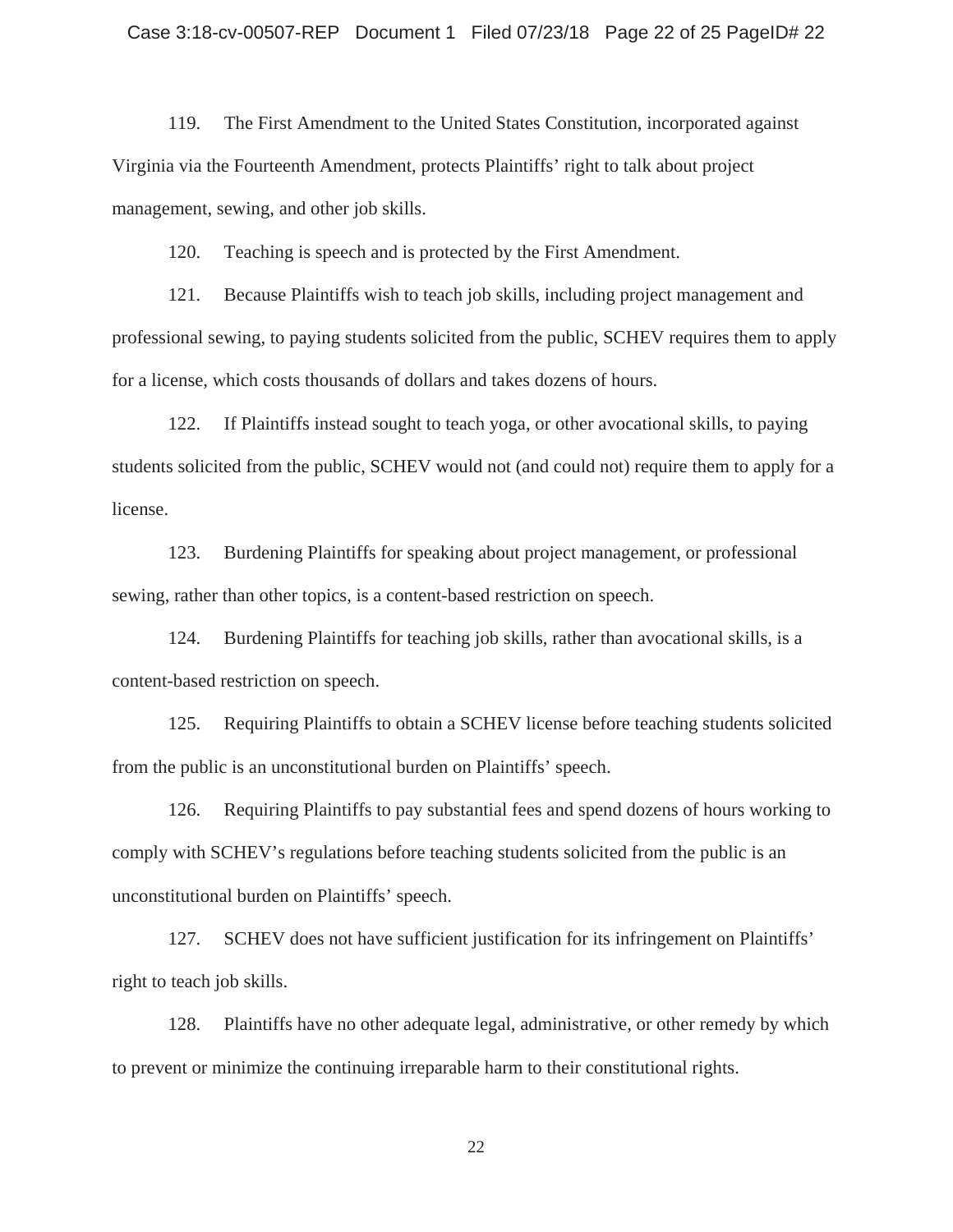129. Unless Defendants are enjoined, Plaintiffs will continue to suffer irreparable harm.

130. Defendants' actions harm the public interest by depriving the public of additional and desired options in the marketplace, such as the option of attending the TMOG Learning Center directly. Unless Defendants are enjoined, the public will continue to suffer this harm.

### **COUNT TWO**

# **(Declaratory Judgment That Plaintiffs' Test Prep Is Not Subject to the Vocational School Law)**

131. Plaintiffs incorporate and re-allege each and every allegation contained in Paragraphs 1 through 117 of this Complaint as if fully set forth herein.

132. The Vocational School Law exempts "tutorial instruction delivered and designed to supplement regular classes for students enrolled in any public or private school or prepare an individual for an examination for professional practice or higher education" from SCHEVcertification requirements. Va. Code Ann. § 23.1-226(B)(9).

133. Plaintiffs seek to "prepare . . . individual[s] for . . . examination[s] for professional practice." Va. Code Ann. § 23.1-226(B)(9).

134. Specifically, through classes at the TMOG Learning Center, Plaintiffs want to prepare students solicited from the public for PMI certification tests, including the PMP, CAPM, and PMI-ACP tests.

135. PMI-certified project management constitutes "professional practice".

136. Accordingly, Plaintiffs' courses preparing students for PMI-certification tests are exempt from SCHEV-certification requirements.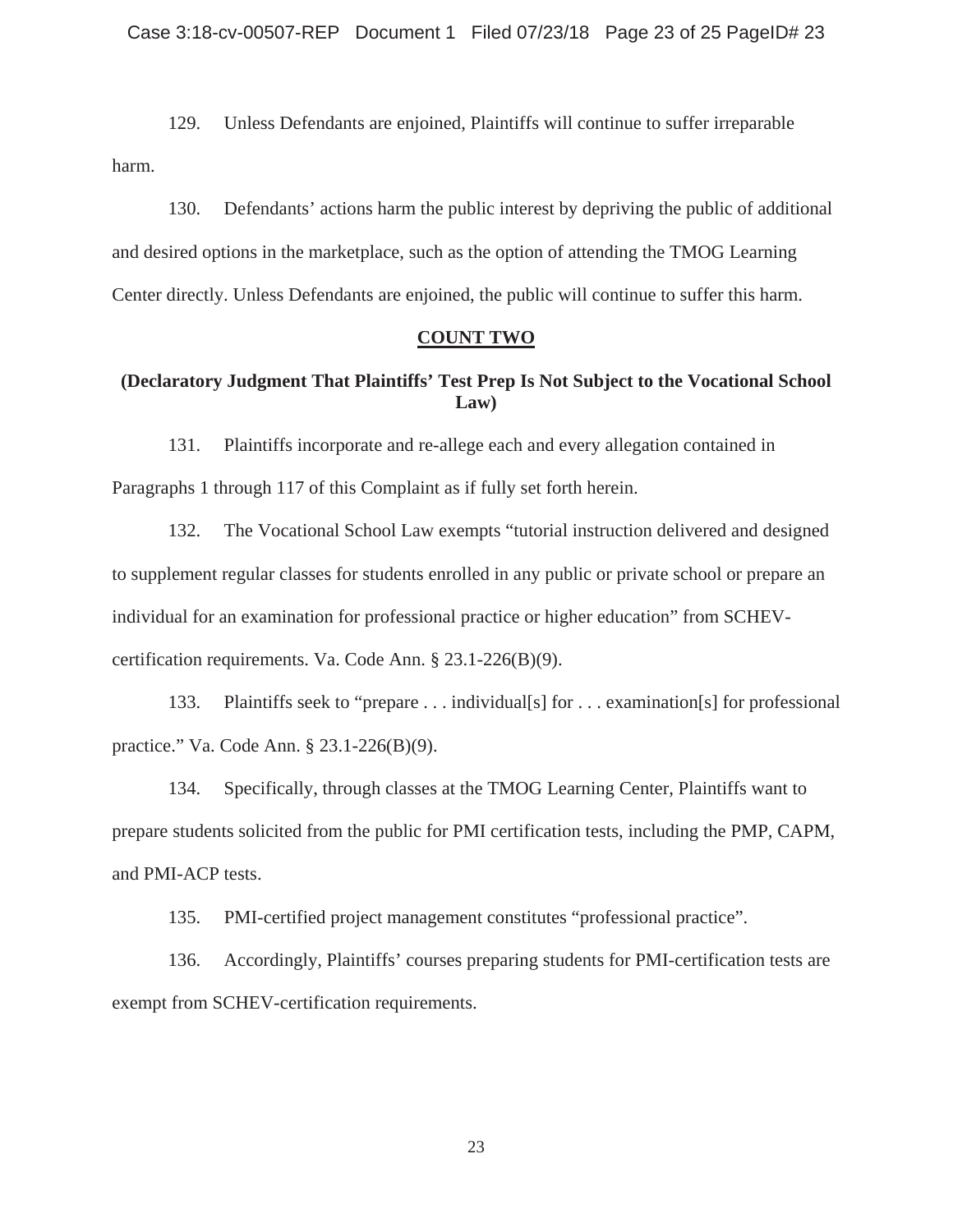137. Plaintiffs respectfully request that this Court declare that classes preparing students for PMI-certification tests are not subject to the Vocational School Law's SCHEVcertification requirements.

### **REQUEST FOR RELIEF**

Wherefore, Plaintiffs respectfully request relief as follows:

- A. An entry of judgment declaring that, facially and as applied to Plaintiffs and others like them, the restrictions and enforcement preventing Plaintiffs from teaching job skills to students solicited from the public violate the First and Fourteenth Amendments to the United States Constitution;
- B. An entry of judgment declaring that classes preparing students for PMIcertification tests are not subject to the Vocational School Law's SCHEVcertification requirements;
- C. A preliminary injunction prohibiting Defendants and their agents from requiring Plaintiffs to obtain SCHEV certification before teaching job skills to students solicited from the public;
- D. A preliminary injunction prohibiting Defendants and their agents from requiring Plaintiffs to obtain SCHEV certification before preparing students solicited from the public for PMI-certification tests;
- E. A permanent injunction prohibiting Defendants and their agents from requiring Plaintiffs to obtain SCHEV certification before teaching job skills to students solicited from the public;